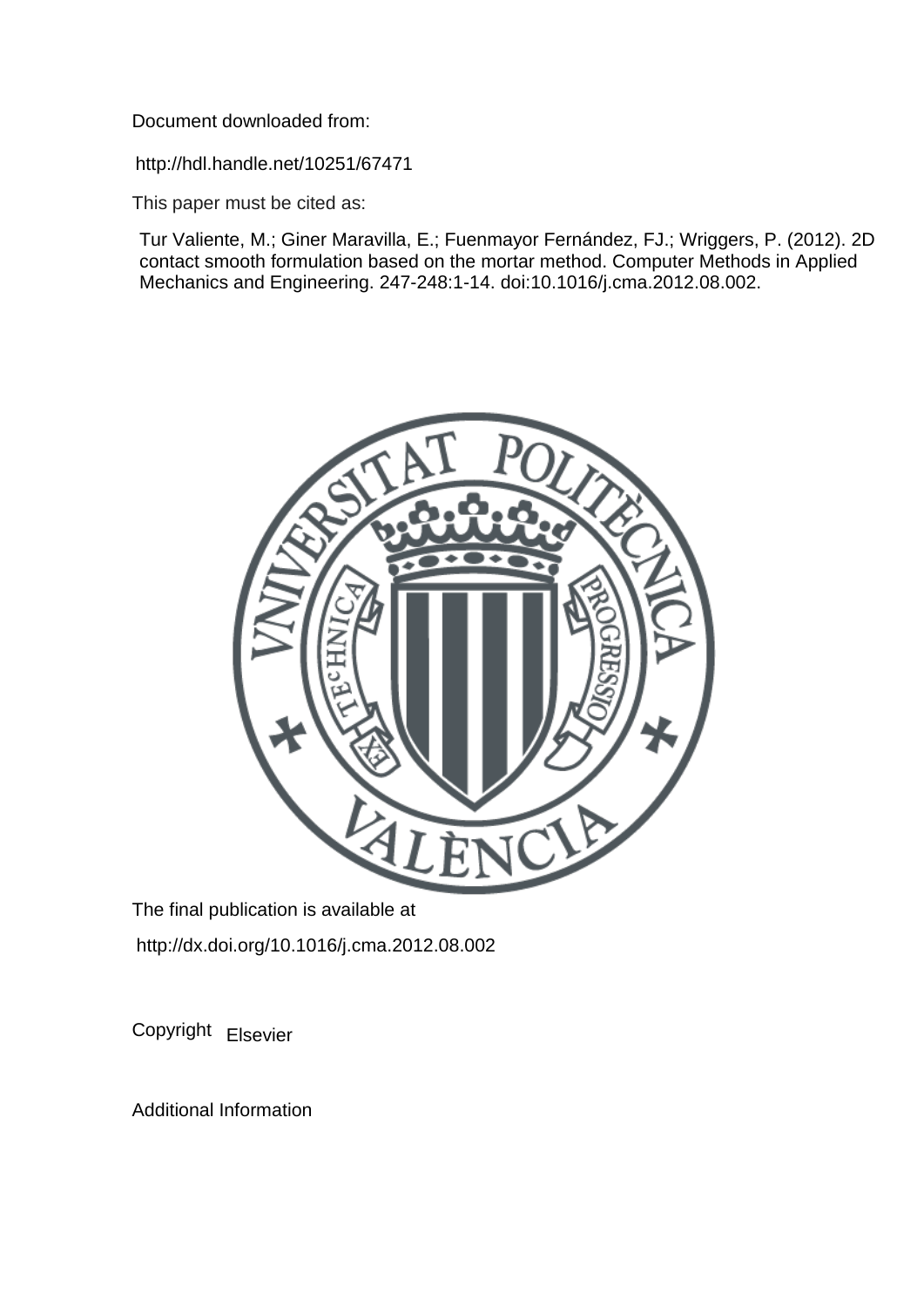# **2D contact smooth formulation based on the mortar method**

M. Tur<sup>a</sup> E. Giner<sup>a</sup> F.J. Fuenmayor<sup>a</sup> P. Wriggers<sup>b</sup>

<sup>a</sup> Centro de Investigación de Tecnología de Vehículos, Universitat Politècnica de *Val`encia, Camino de Vera s/n, 46022 Valencia, Spain*

<sup>b</sup>Institut für Kontinuumsmechanik, Leibniz Universität Hannover, Appelstraße 11, *30167 Hannover, Germany*

## **Abstract**

In this paper, we apply a smoothing technique to solve contact problems using a segment-to-segment formulation based on the mortar method. In contact smoothing the  $C<sup>0</sup>$  finite element description of the geometry is replaced by an improved smoothed one (usually with  $C^1$  continuity). So far these techniques have been applied to solve contact problems based on node-to-segment interaction. Some numerical examples are solved to compare the performance of the smoothing and non-smoothing formulations. The examples show that the non-smoothed mortar formulation is improved mainly for problems with matching curved surfaces discretized with non-conforming meshes.

*Key words:* contact, mortar method, large sliding, Lagrange multiplier

# **1 Introduction**

In recent years the mortar method has been successfully applied to solve large deformation contact problems [1–13] using both linear and quadratic elements in 2D or 3D. The aim of this work is to propose a mortar-based formulation to solve 2D large deformation frictionless contact problems using a smooth  $C<sup>1</sup>$  contact surface description of the two bodies. We consider linear elements in this work. The results will be compared with a non-smoothing formulation using linear elements also based on the mortar method [13] for some numerical problems.

A number of surface smoothing procedures have been proposed in the literature [14–19], in the context of node-to-segment (NTS) formulation. In contrast,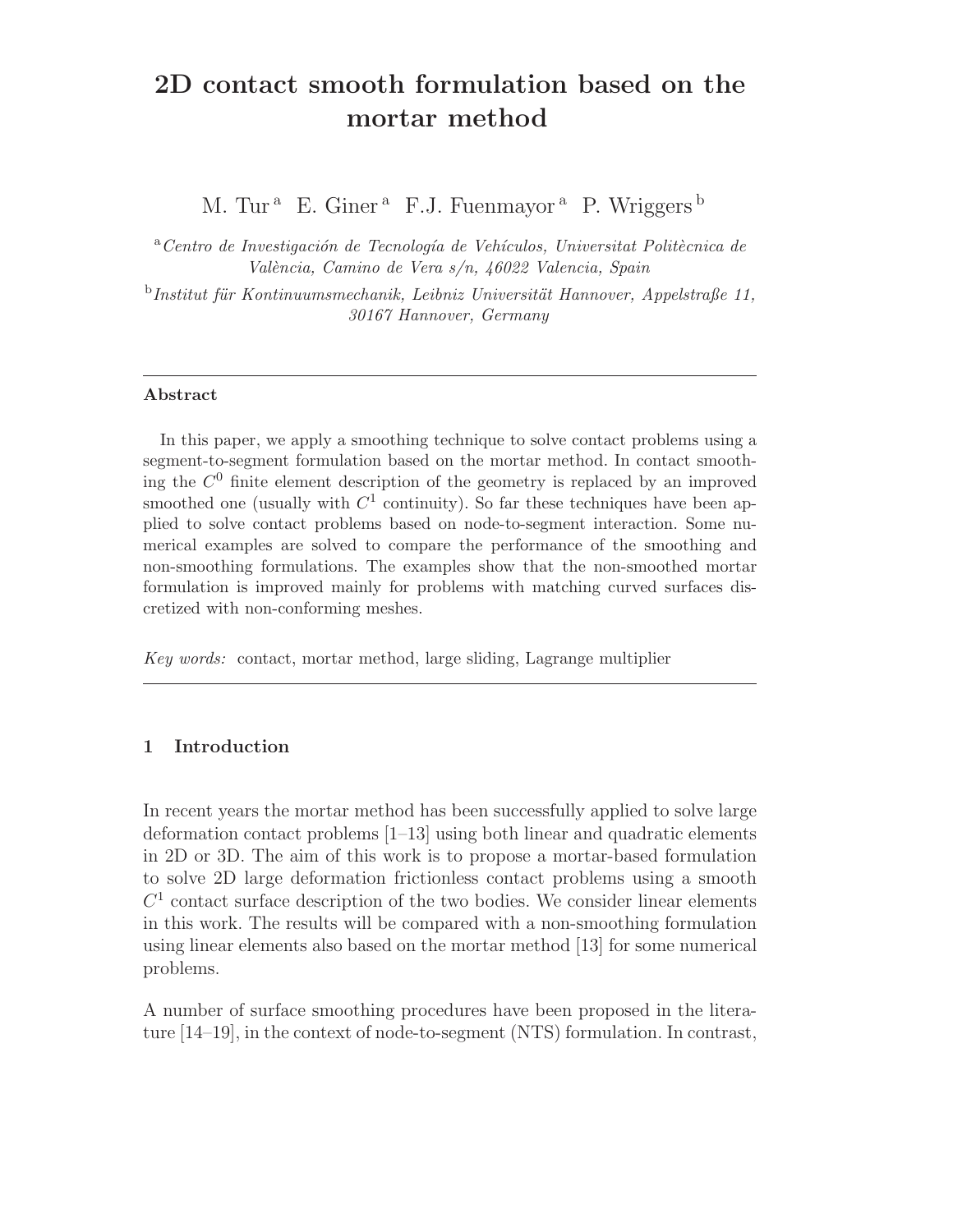in this work the contact formulation is based on the mortar method so the contact constraints are imposed in a weak sense using integrals defined in the whole contact surface. Therefore, the proposed formulation has the advantages of segment-to-segment formulations, i.e. it avoids locking and overconstraining effects and it allows to obtain optimal convergence rates of the finite element solution.

In the node-to-segment smoothing formulations, a slave node interacts with a  $C<sup>1</sup>$  master surface. Different alternatives have been tried to define the  $C<sup>1</sup>$ smooth surface based on the nodal coordinates of the master nodes (nodes of the master surface): cubic Hermite interpolation [15,19], cubic Bernstein interpolation in the form of Bezier curve [18,14] or cubic splines [16]. In this work we choose a cubic Hermite interpolation. Since the proposed formulation is segment-to-segment, both the master surface and the slave surface are defined using the smooth interpolation. This is a significant difference with respect to node-to-segment formulations. In the clasical NTS formulation it is reported (see [14,15] for example) that the smoothing technique improves the quality of the solution and the robustness of contact algorithms, mainly for frictional problems. On the other hand, in the mortar method the room for improvement is less than in NTS because the mortar method already avoids some problems of NTS. This is due to the transmission of forces which is distributed in the whole contact surface and not only pointwise. However, there are some kind of problems solved with mortar formulation that can be improved, namely bodies with matching curved contact surfaces discretized with non-matching meshes. In this cases the error computing the gap can affect the global error of the finite element solution, as shown in the numerical examples. Another alternative to reduce the gap error could be the use of quadratic elements which are readily avaliable in the literature for the mortar formulation [5,7,9]

In this work the formulation and solution of the contact problem is performed following the same ideas exposed in [13]. We use the Lagrange multiplier method to impose the contact constraints and numerical integration is proposed to compute contact integrals. The linearization of the contact integrals is based on the value of the magnitudes at the quadrature points. The Newton-Raphson method is used to solve the non-linear problem.

The paper is organized as follows. Section 2 describes the formulation of the frictionless contact problem using Lagrange multipliers and the solution using finite elements. Section 3 details the definition of the smooth surfaces and how this definition is introduced in the evaluation of the segment-to-segment contact integrals. In Section 4 the linearization of the weak form is performed, in order to apply a Newton's method. In Section 5 several numerical examples are solved to compare the results of the smooth mortar contact formulation with that of mortar contact without smoothing, namely the implementation in [13]. Conclusions are exposed in Section 6. Appendix A shows details of the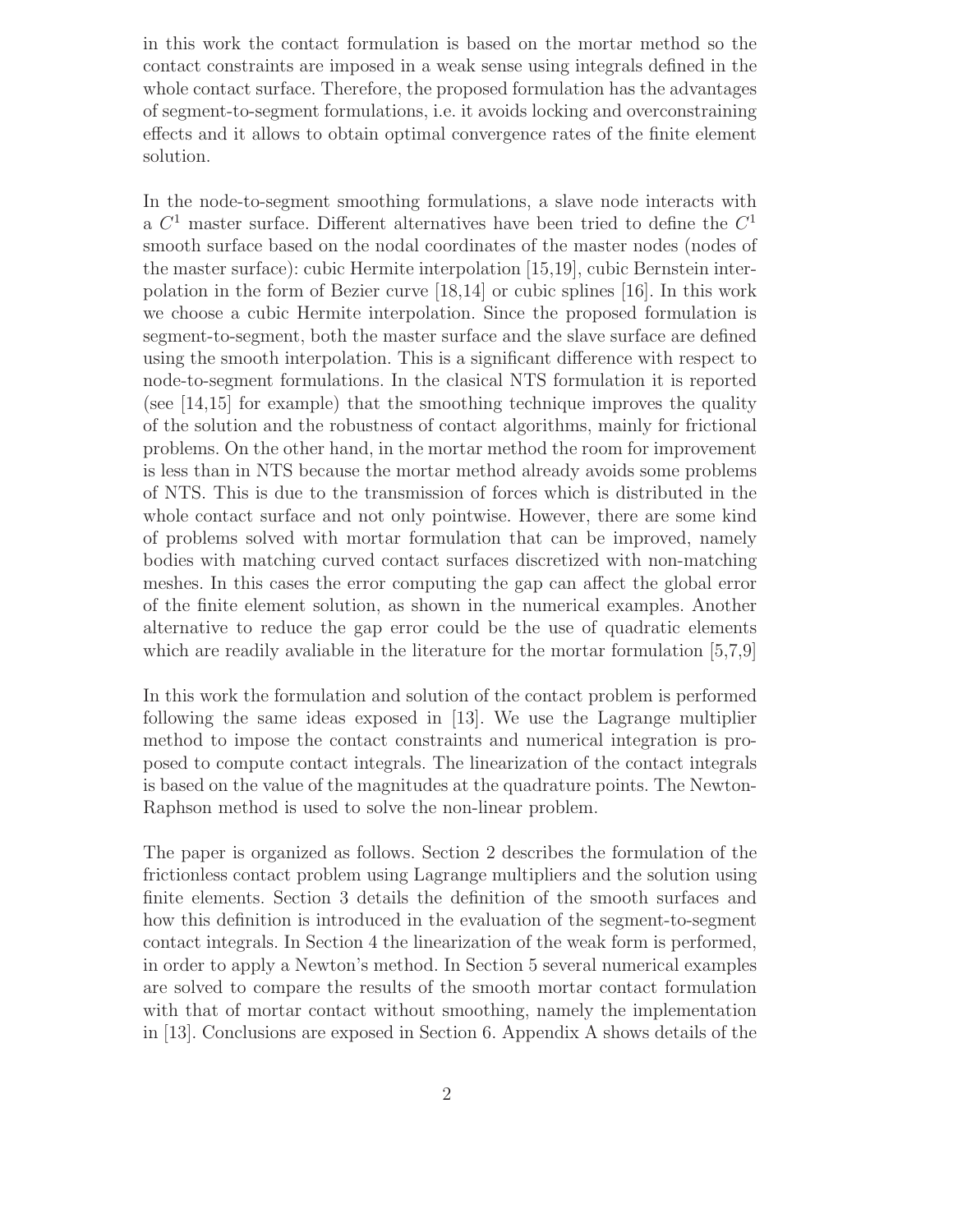

Fig. 1. Notation for the large deformation contact problem.

linearization and Appendix B the matrix notation.

## **2 Problem definition**

#### *2.1 Contact problem formulation*

In figure 1 there is a schematic of two 2D bodies  $\Omega^{(i)}$  in contact represented in the deformed configuration.  $\Gamma_u^{(i)}$  and  $\Gamma_\sigma^{(i)}$  are the boundaries with prescribed displacements and tractions, respectively. The portion of the boundary where the body can be in contact is denoted by  $\Gamma_c^{(i)}$ . The contact surfaces  $\Gamma_c^{(1)}$  and  $\Gamma_c^{(2)}$  are denoted as slave and master surfaces, respectively.

For every point in the slave surface  $\mathbf{x}^{(1)}$ , the contact point on the master surface  $\bar{\mathbf{x}}^{(2)}$  is computed as the intersection of the surface  $\Gamma_c^{(2)}$  with the line having direction of the normal vector  $\mathbf{n}^{(1)}$ , as depicted in figure 1.  $\mathbf{n}^{(1)}$  is the unit normal vector to the slave surface. The normal gap at a given point  $\mathbf{x}^{(1)}$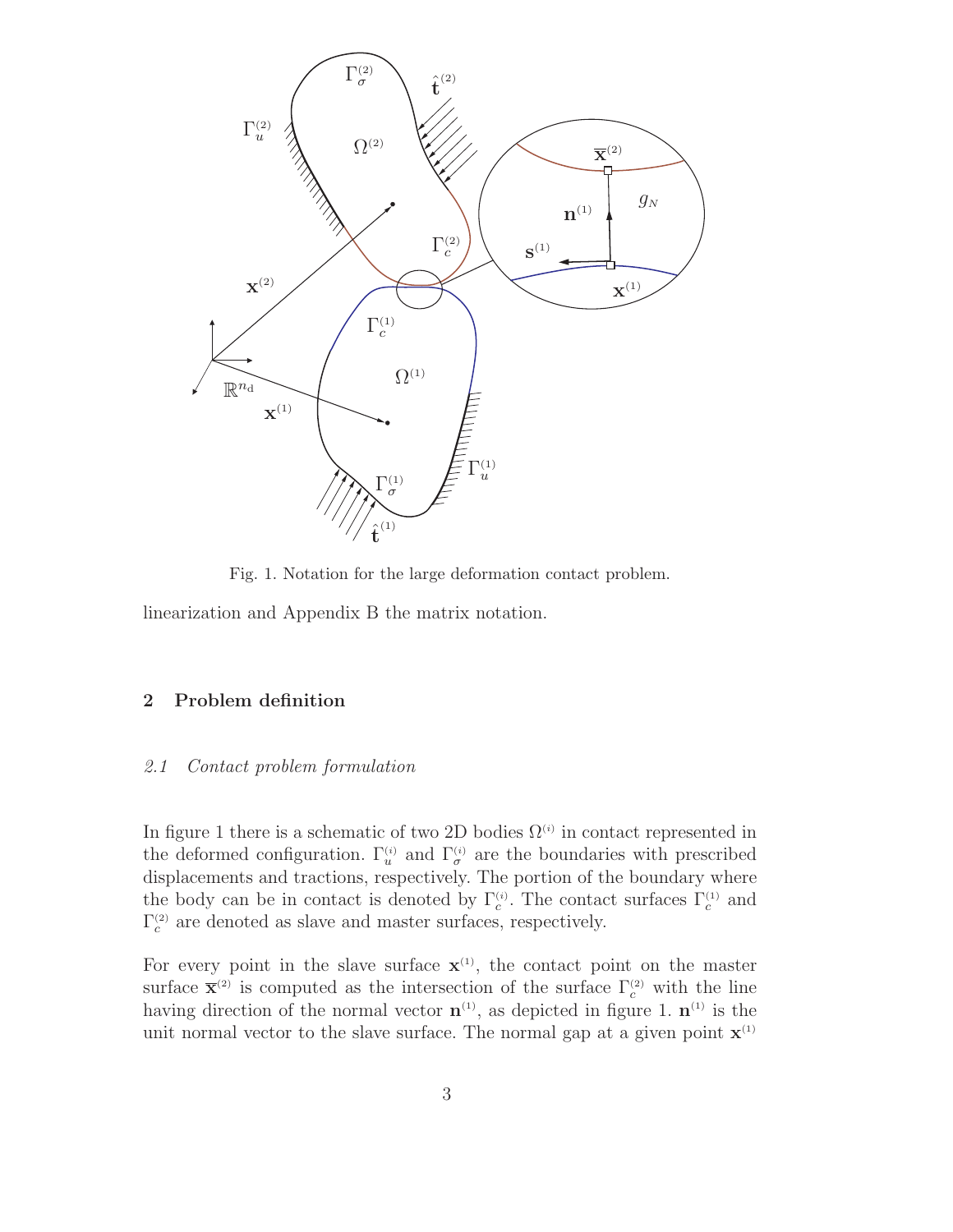of the slave surface is defined as

$$
g_N = \left(\overline{\mathbf{x}}^{(2)} - \mathbf{x}^{(1)}\right) \cdot \mathbf{n}^{(1)} \tag{1}
$$

where the convective coordinate on surface 2,  $\xi^{(2)}$  is used to define the contact point as  $\bar{\mathbf{x}}^{(2)} = \mathbf{x}^{(2)}(\bar{\xi}^{(2)})$ .

The virtual work principle can be written as the sum of the virtual work of internal and external forces of the two bodies and the virtual work of contact forces

$$
G(\mathbf{v}, \mathbf{u}) = \sum_{i=1}^{2} \left( G_{int}^{(i)}(\mathbf{v}, \mathbf{u}) + G_{ext}^{(i)}(\mathbf{v}) \right) + G_C(\mathbf{v}) = 0
$$
 (2)

where **u** are the displacements and **v** their variations. The virtual work arising from the internal and external forces can be computed for body  $(i)$  in the deformed configuration as

$$
G_{int}^{(i)}(\mathbf{v}, \mathbf{u}) + G_{ext}^{(i)}(\mathbf{v}) = \int_{\Omega^{(i)}} \boldsymbol{\sigma} \cdot \text{grad } \mathbf{v} \, d\Omega - \int_{\Omega^{(i)}} \mathbf{b} \cdot \mathbf{v} \, d\Omega - \int_{\Gamma_{\boldsymbol{\sigma}}^{(i)}} \hat{\mathbf{t}} \cdot \mathbf{v} \, d\Gamma \quad (3)
$$

where  $\sigma$  is the Cauchy stress tensor, **b** denotes the body forces and  $\hat{\mathbf{t}}$  the prescribed tractions.

The contact virtual work is also computed in the current configuration. Taking the slave surface  $\Gamma_c^{(1)}$  as integration domain and taking into account that the Cauchy contact traction has opposite direction in each body  $\mathbf{t}_{C}^{(2)} = -\mathbf{t}_{C}^{(1)}$  and the slave and master surfaces are equal in the real contact area  $\Gamma_c$ , the contact virtual work can be written as

$$
G_c(\mathbf{v}) = \int_{\Gamma_c^{(1)}} \mathbf{t}_C^{(1)} \cdot \mathbf{v}^{(1)} d\Gamma + \int_{\Gamma_c^{(2)}} \mathbf{t}_C^{(2)} \cdot \mathbf{v}^{(2)} (\bar{\xi}^{(2)}) d\Gamma
$$
  
= 
$$
- \int_{\Gamma_c} \mathbf{t}_C^{(1)} \cdot \left( \mathbf{v}^{(2)} (\bar{\xi}^{(2)}) - \mathbf{v}^{(1)} \right) d\Gamma
$$
 (4)

The variation of the gap  $\delta g_N$  obtained from equation 1 is

$$
\delta g_N = \left(\mathbf{v}^{(2)}(\bar{\xi}^{(2)}) - \mathbf{v}^{(1)}\right) \cdot \mathbf{n}^{(1)} \tag{5}
$$

and the contact pressure  $p_N$  can be defined as the normal component of the contact traction as  $p_N = -\mathbf{t}_C^{(1)} \cdot \mathbf{n}^{(1)}$ . Taking into account this definition and equation 5, the contact virtual work of equation 4 can be rewritten as

$$
G_c(\mathbf{v}) = \int_{\Gamma_c} p_N \, \delta g_N \, d\Gamma \tag{6}
$$

Note that in the real contact area we consider that the distance between the bodies in the continuum, i.e. the gap, is zero and the surfaces of both bodies are parallel.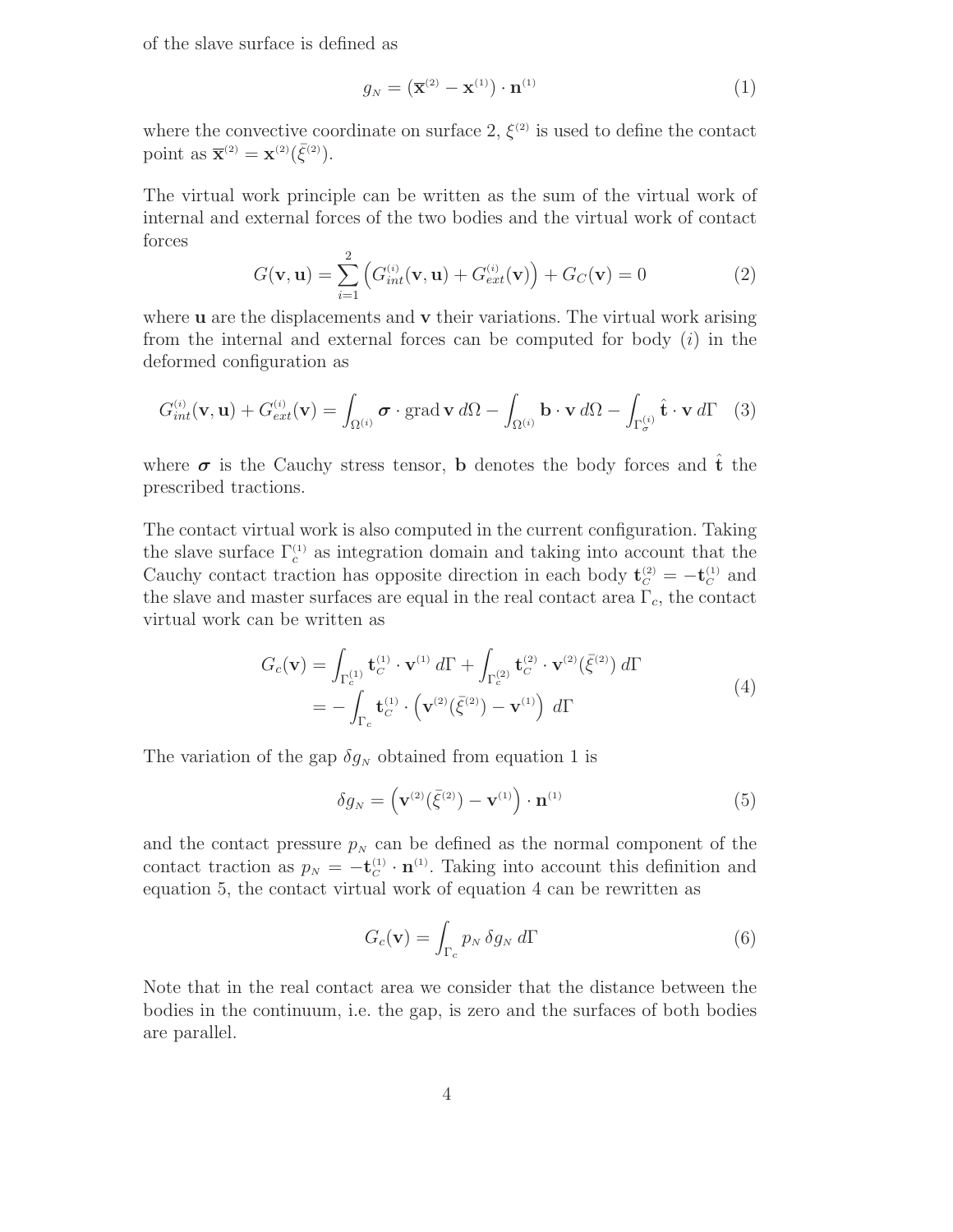The size and position of the contact interface is computed to verify the Kuhn-Tucker conditions

$$
g_N \ge 0, \qquad p_N \ge 0, \qquad p_N g_N = 0 \tag{7}
$$

## *2.2 Solution by the finite element method*

In this work the bodies are discretized using two dimensional bilinear finite elements. In each body the displacement field, its variation and the current coordinates are interpolated as follows

$$
\mathbf{v}^{(i)}{}^{h} = \sum_{k=1}^{n_n} N_k^{(i)}(\xi) \mathbf{v}_k^{(i)} , \qquad \mathbf{x}^{(i)}{}^{h} = \sum_{k=1}^{n_n} N_k^{(i)}(\xi) \mathbf{x}_k^{(i)} \tag{8}
$$

where  $N_k^{(i)}$  is the shape function of node k in body (*i*),  $n_n$  is the number of nodal points and  $\mathbf{x}_k^{(i)}$  and  $\mathbf{v}_k^{(i)}$  are the nodal values of  $\mathbf{x}^{(i)}$  and  $\mathbf{v}^{(i)}$ , respectively. With these definitions the virtual work terms of internal and external forces of equation 3 can be evaluated using the standard finite element formulation and the equivalent nodal force can be obtained

$$
\sum_{i=1}^{2} \left( G_{int}^{h,(i)}(\mathbf{v}, \mathbf{u}) + G_{ext}^{h,(i)}(\mathbf{v}) \right) = \mathbf{v} \cdot \left( \mathbf{f}^{\mathbf{i}} + \mathbf{f}^{\mathbf{e}} \right)
$$
(9)

For the computation of the contact virtual work, the nodes of the slave surface are divided into two sets: the active set for nodes in contact and the inactive set for nodes out of the contact. Only the active nodes contribute to the finite element formulation with a nodal force due to the contact virtual work and a constraint equation.

The contact virtual work in the discretized domain is obtained following an approach similar to that presented in [4] and [13] which is based on the Lagrange multiplier method. An additional variable, the Lagrange multiplier  $\lambda_N$ is introduced which has units of contact pressure. In the above references the virtual work of the contact forces is derived from the variation of the contact potential energy with respect to displacements, and a expression similar to equation 6 is obtained. In the discretized domain this integral is evaluated along the slave surface  $\Gamma_c^{(1)}$ <sup>h</sup>. This surface is divided into segments  $\Gamma_{c_{ks}}^{(1)}$  and the integral is computed as the contribution of all segments. A mapping between the current configuration of the segment and the reference element (with coordinate  $\xi \in [-1, 1]$  is defined and the contact virtual work can be written as

$$
G_C^h(\mathbf{v}^h) = \sum_{\forall c_{ks}} \left( \int_{\square} \lambda_N^h \, \delta g_N^h \, J \, d\xi + \int_{\square} \lambda_N^h \, g_N^h \, \delta J \, d\xi \right) = \mathbf{v} \cdot \mathbf{f}_N^c \tag{10}
$$

where  $J$  is the jacobian of the mapping (in case of 2D linear elements is the length of the deformed slave segment divided by 2). The square symbol in the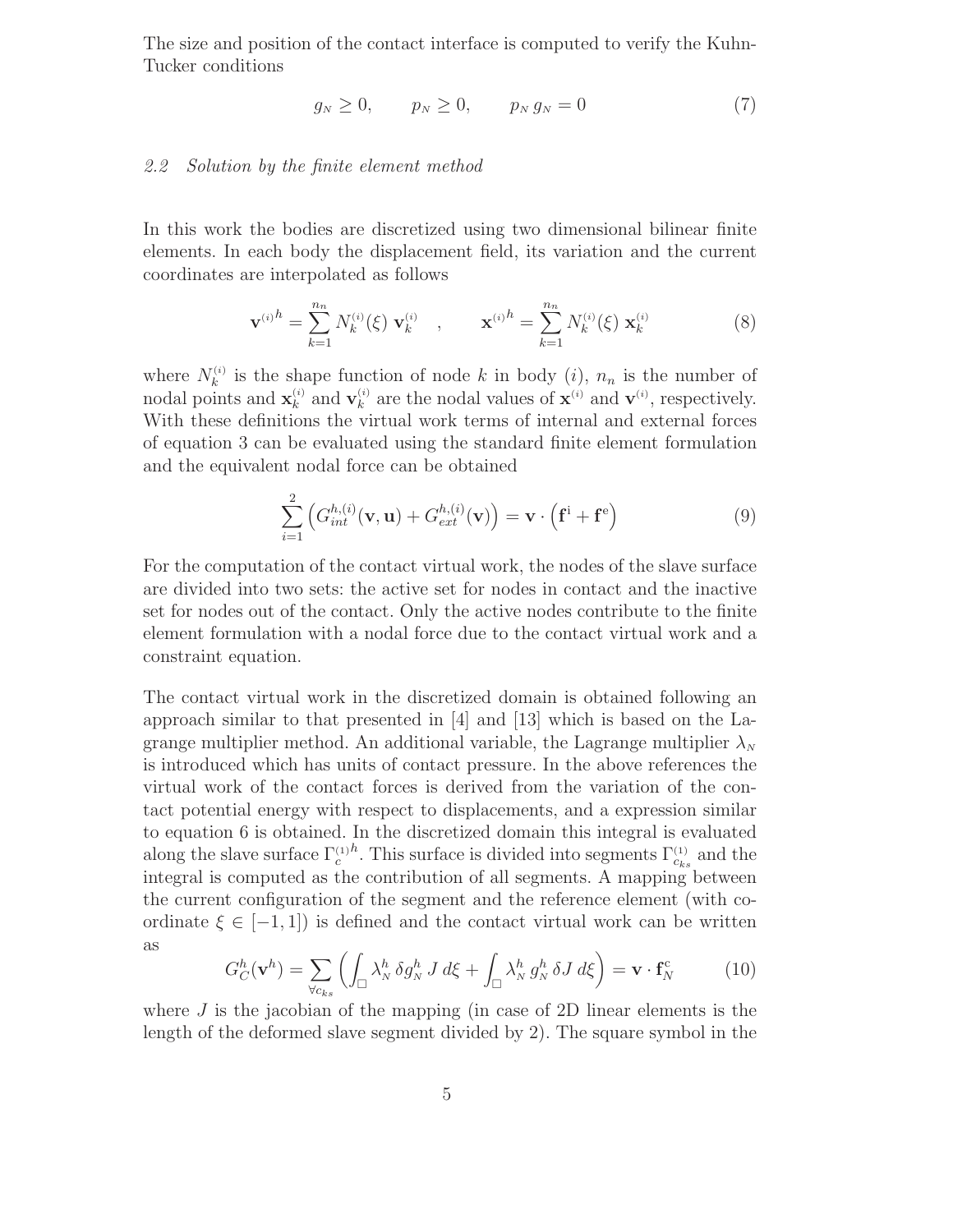integrals is used to denote the integration is performed in the reference element. As pointed out in [4,13] the second integral of equation 10 is always zero due to the Kuhn-Tucker conditions, but it is necessary to obtain a symmetric tangent matrix in the linearization. The variation of the gap is based on the smoothed surface definitions and it is detailed in the next section.

The interpolation of the Lagrange multiplier field is based on linear shape functions. Given a nodal value of the Lagrange multiplier  $\lambda_{N,k}$ , the interpolation of the multipliers and their variations are defined as

$$
\lambda_N^h = \sum_{k=1}^{n_c} M_k^{(1)}(\xi) \lambda_{Nk} \qquad \delta \lambda_N^h = \sum_{k=1}^{n_c} M_k^{(1)}(\xi) \delta \lambda_{Nk} \qquad (11)
$$

where  $n_c$  is the number of active nodes in the slave surface  $\Gamma_c^{(1)}$ .

Like in all mortar-based contact formulations, we define an averaged gap  $\widehat{g}_{N_k}$ using the Lagrange multiplier shape functions for every slave node k.

$$
\widehat{g_N}_k = \int_{\Gamma_c^{(1)^h}} M_k g_N^h \, d\Gamma = \int_{\square} M_k g_N^h \, J \, d\xi \tag{12}
$$

The finite element formulation of the contact problem consists in finding the displacement and Lagrange fields that fulfill the following equations

$$
\mathbf{f}^{\mathbf{i}} + \mathbf{f}^{\mathbf{e}} + \mathbf{f}_{N}^{\mathbf{c}} = 0
$$
\n
$$
\widehat{\mathbf{g}_{N}} = 0
$$
\n(13)

Note that the contribution to the contact force and the contact constraint is only due to the active nodes. An algorithm is defined to find the correct active set (see [13] for more details on the algorithm).

## **3 Discretization using smooth surfaces**

The evaluation of the contact integrals (equations 10 and 12) needs the definition of the gap and its variation based on the smoothing surface formulation. In this work, cubic Hermite polynomials are used to define the master and slave surfaces. In figure 2 there is a slave segment  $c_{ks}$  with slave nodes  $ks-1$ and ks. The deformed configuration of the smoothed surface is based on the position of the nodes  $\mathbf{x}^{ks-1}$  and  $\mathbf{x}^{ks}$  and the averaged tangent vectors  $\hat{\mathbf{s}}^{ks-1}$  and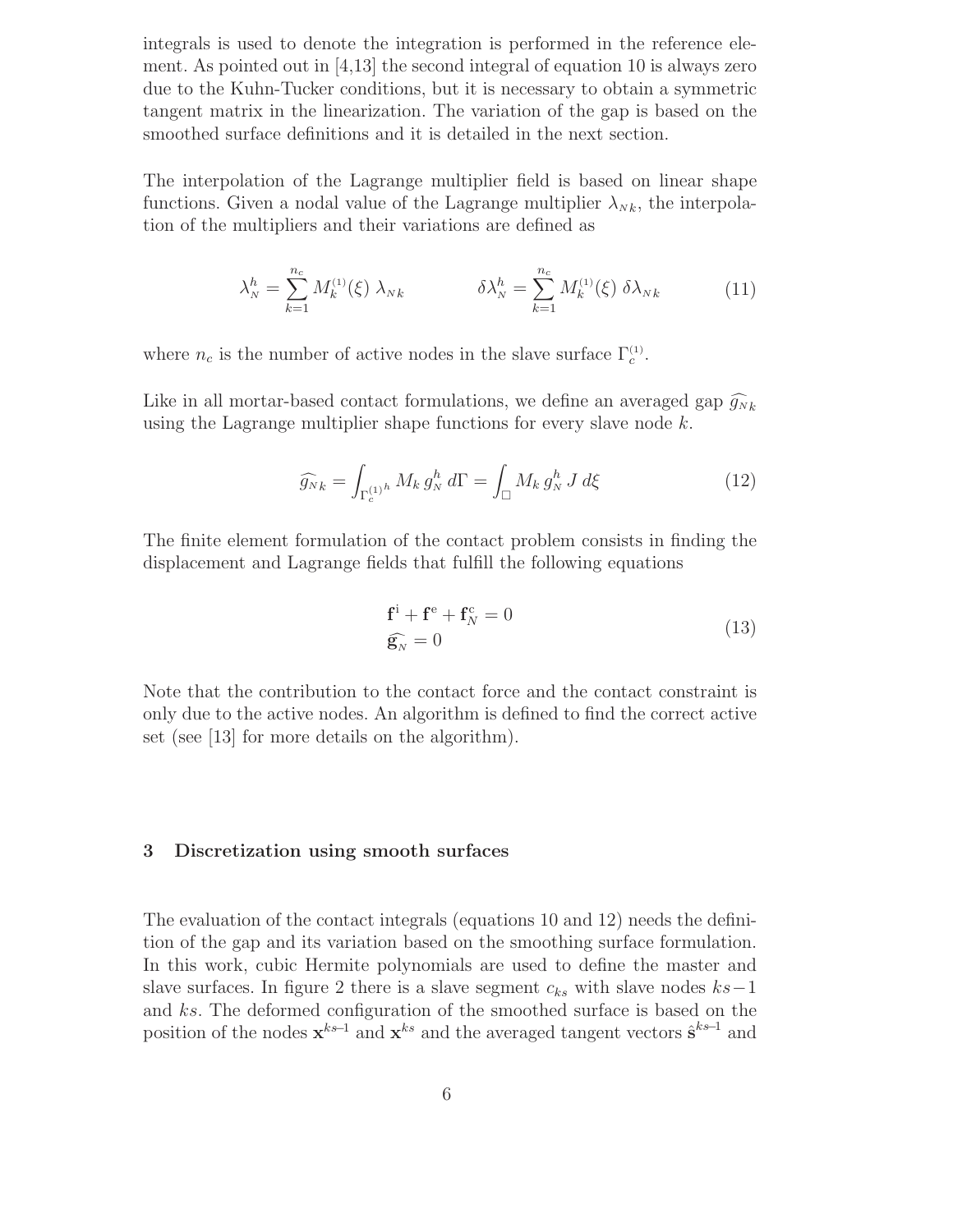$\hat{\mathbf{s}}^{ks}$  and is defined as follows:

$$
\mathbf{x}\mathbf{s}^{(1)}(\xi) = He_1(\xi)\,\mathbf{x}^{ks-1} + He_2(\xi)\,\mathbf{x}^{ks} + He_3(\xi)\,\hat{\mathbf{s}}^{ks-1} + He_4(\xi)\,\hat{\mathbf{s}}^{ks}
$$
\n
$$
He_1(\xi) = \frac{(\xi - 1)^2 (2 + \xi)}{4}
$$
\n
$$
He_2(\xi) = \frac{(\xi + 1)^2 (2 - \xi)}{4}
$$
\n
$$
He_3(\xi) = \frac{(\xi - 1)^2 (\xi + 1)}{4}
$$
\n
$$
He_4(\xi) = \frac{(\xi + 1)^2 (\xi - 1)}{4}
$$
\n(14)

The averaged tangent vectors, as well as the averaged normal vectors, are not unitary and are calculated form the finite element discretization as

$$
\hat{\mathbf{s}}^{ks} = \frac{\mathbf{x}^{ks+1} - \mathbf{x}^{ks}}{2} + \frac{\mathbf{x}^{ks} - \mathbf{x}^{ks-1}}{2} = \frac{\mathbf{x}^{ks+1} - \mathbf{x}^{ks-1}}{4}
$$
(15)



Fig. 2. Smoothed slave surface using Hermite polynomials.

Substituting equation 15 in the definition of the smoothed slave surface (equation 14) we obtain

$$
\mathbf{x}\mathbf{s}^{(1)}(\xi) = H_1(\xi)\,\mathbf{x}^{ks-2} + H_2(\xi)\,\mathbf{x}^{ks-1} + H_3(\xi)\,\mathbf{x}^{ks} + H_4(\xi)\,\mathbf{x}^{ks+1}
$$

with

$$
H_1(\xi) = -\frac{He_3}{4}
$$
  
\n
$$
H_2(\xi) = He_1 - \frac{He_4}{4}
$$
  
\n
$$
H_3(\xi) = He_2 + \frac{He_3}{4}
$$
  
\n
$$
H_4(\xi) = \frac{He_4}{4}
$$
\n(16)

where it can be observed the dependence of the slave surface on the position of four consecutive nodes associated to each slave segment.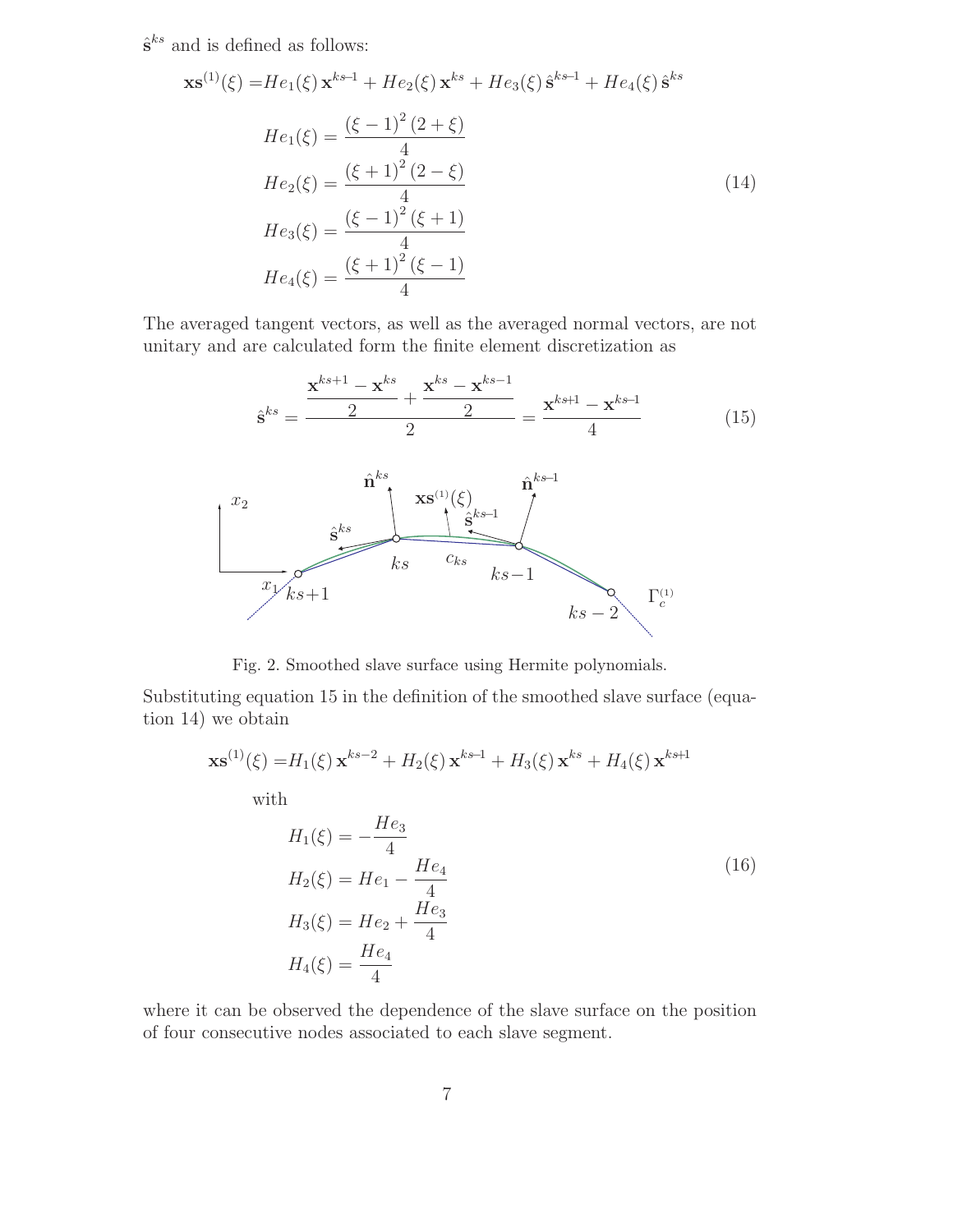The master surface is defined similarly. In order to compute the contact integrals we need to define the gap and its variation. This is shown schematically in figure 3. For a given quadrature point in the smoothed slave surface  $\xi_g^{(1)}$ , the gap is computed in three steps:

- 1. Compute the global position of the slave surface at the quadrature point  $\xi_g^{(1)}$  using the Hermite surface description of equation 16.
- 2. Obtain the unit vector normal to the slave surface as  $\mathbf{n}^{(1)}_g = \frac{\hat{\mathbf{n}}_g^{(1)}}{\|\hat{\mathbf{n}}\|}$  $\|\hat{\mathbf{n}}_g\|$ , where  $\hat{\mathbf{n}}_g = \hat{\mathbf{s}}_g \times \mathbf{e}_3$  and the tangent vector is computed from equation 16 as

$$
\mathbf{s}^{\hat{\mathbf{u}}_j}g = \frac{\partial \mathbf{x}\mathbf{s}^{(1)}(\xi_g^{\mathbf{u}})}{\partial \xi} \tag{17}
$$

• 3. Solve the intersection between the line having the normal direction and the cubic Hermite polynomial for the master surface (cubic equation).

$$
\mathbf{x}_g + g_{Ng} \, \mathbf{n}_g(\xi_g^{(1)}) = \mathbf{x} \mathbf{s}^{(2)}(\xi_g^{(2)}) \tag{18}
$$

where master surface is defined using a smooth interpolation like the slave surface

$$
\mathbf{x}\mathbf{s}^{(2)}(\xi_g^{(2)}) = H_1(\xi_g^{(2)})\,\mathbf{x}^{km-2} + H_2(\xi_g^{(2)})\,\mathbf{x}^{km-1} + H_3(\xi_g^{(2)})\,\mathbf{x}^{km} + H_4(\xi_g^{(2)})\,\mathbf{x}^{km+1}
$$
(19)

Solving equation 18, we obtain the gap  $g_N^g$  and the local coordinate  $\bar{\xi}_g^{(2)}$  of the contact point in the master surface.



Fig. 3. Interaction between the two smoothed surfaces.

Taking variations of equation 18 the following expression is obtained

$$
\mathbf{v}_g^{(1)} + \delta g_{Ng} \mathbf{n}_g^{(1)} + g_{Ng} \delta \mathbf{n}^{(1)} = \mathbf{v}^{(2)} (\xi_g^{(2)}) + \hat{\mathbf{s}}_g^{(2)} \delta \xi_g^{(2)}
$$
(20)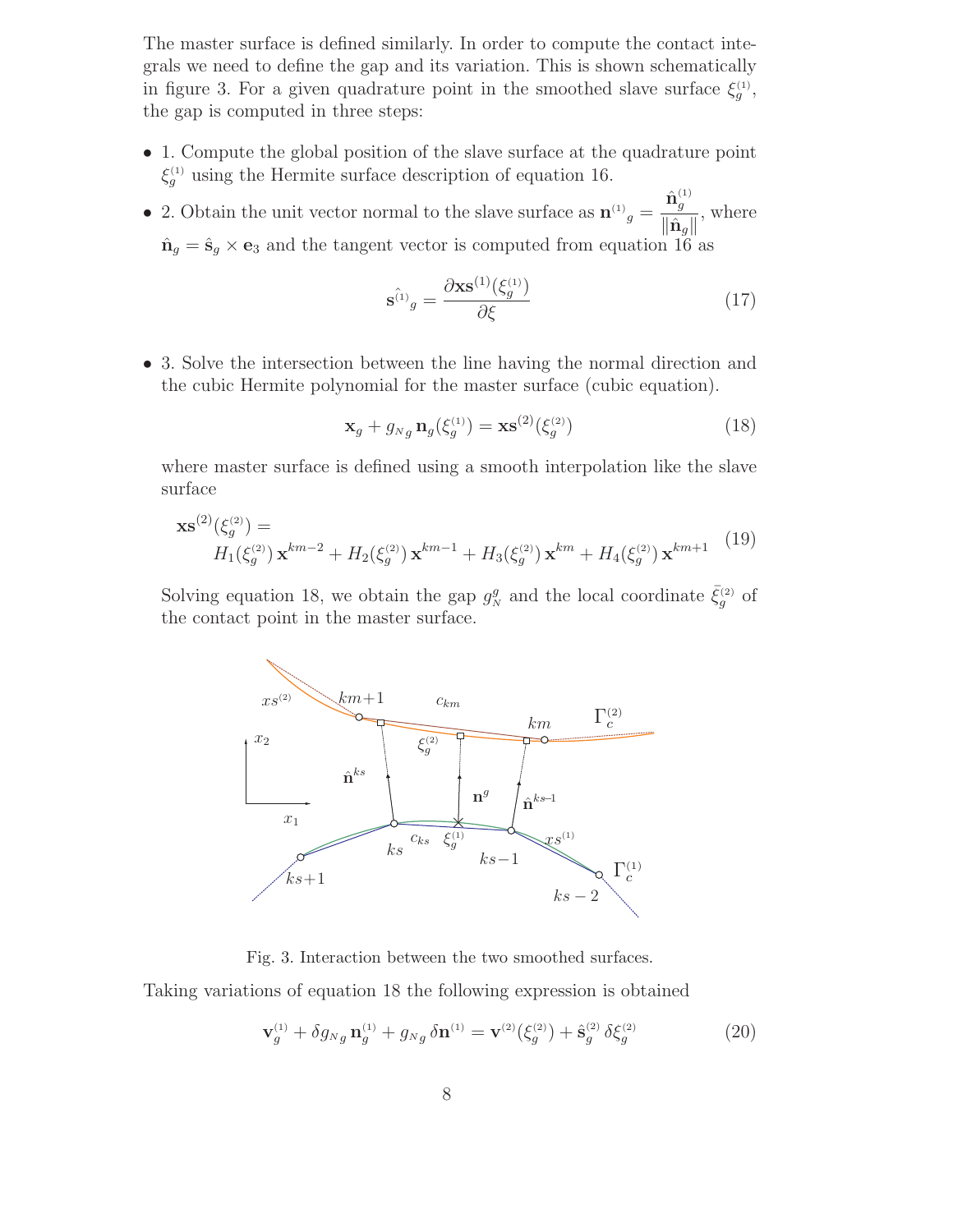The variation of the master surface  $\delta$ **xs**<sup>(2)</sup>( $\xi_g^{(2)}$ ) is divided into two terms. The first one,  $\mathbf{v}^{(2)}$ , is computed like in equation 19 but replacing the position of the nodes by the variation of displacements. The second one is obtained taking the variation with respect to the local coordinate of the contact point as

$$
\mathbf{x}\mathbf{s}_{,\xi}^{(2)}\,\delta\xi = \left(H_{1,\xi}\,\mathbf{x}^{km-2} + H_{2,\xi}\,\mathbf{x}^{km-1} + H_{3,\xi}\,\mathbf{x}^{km} + H_{4,\xi}\,\mathbf{x}^{km+1}\right)\,\delta\xi\tag{21}
$$

The virtual gap is computed by multiplying equation 20 by the unit normal vector  $\mathbf{n}_g^{(1)}$ 

$$
\delta g_{Ng} = \left(\mathbf{v}^{(2)}(\xi_g^{(2)}) - \mathbf{v}_g^{(1)}\right) \cdot \mathbf{n}_g^{(1)} + \hat{\mathbf{s}}^{(2)} \cdot \mathbf{n}_g^{(1)} \delta \xi_g^{(2)} \tag{22}
$$

Note the the second term in the right hand side of the last equation is, in general, nonzero because vectors  $\hat{\mathbf{s}}_g^{(2)}$  and  $\mathbf{n}_g^{(1)}$  are not necessarily perpendicular. The variable  $\delta \xi_g^{(2)}$  is obtained by multiplying equation 20 by the unit tangent vector  $\mathbf{s}_{g}^{(1)}$  (which is perpendicular to  $\mathbf{n}_{g}^{(1)}$ ) and simplifying

$$
\delta \xi_g^{(2)} = \frac{-\left(\mathbf{v}^{(2)}(\xi_g^{(2)}) - \mathbf{v}_g^{(1)}\right) \cdot \mathbf{s}_g^{(1)} + g_{Ng} \,\delta \mathbf{n}_g^{(1)} \cdot \mathbf{s}_g^{(1)}}{\hat{\mathbf{s}}_g^{(2)} \cdot \mathbf{s}_g^{(1)}}\tag{23}
$$

## *3.1 Contribution of the active nodes. Numerical integration*

There are two alternatives to perform the numerical integration of the contact integrals. The first one, is to perform a segmentation of the slave segment in subsegments where the integrand is a unique polynomial. For example in the segment of figure 4 there are two subsegments. A quadrature rule is employed in each subsegment to perform the integration. Using this strategy the numerical integration error is eliminated, but the computational cost is increased.

The second option, which is used in this work and in the numerical examples of section 5, is to define a set of quadrature points in each slave segment, without taking into account how the variation of the integrand function is (see figure 4). In the case of the example shown in figure 4, more than one master segment interact with a slave segment, and therefore there is an error in the numerical evaluation of the contact integral. This error can be reduced by increasing the number of quadrature points. This integration was also used in a non-smooth mortar based formulation [13].

Using the numerical quadrature with  $N_g$  points in each segment the contact virtual work is computed as

$$
G_N^h(\mathbf{v}^h) = \sum_{\forall c_{ks}} \sum_{g=1}^{N_g} H_g \,\lambda_{Ng} \,\delta g_{Ng} \, J_g \tag{24}
$$

where  $H<sub>g</sub>$  is the weight of the quadrature point and  $J<sub>g</sub>$  is the jacobian at the quadrature point. The Lagrange multiplier at the quadrature point  $\lambda_{Ng}$  is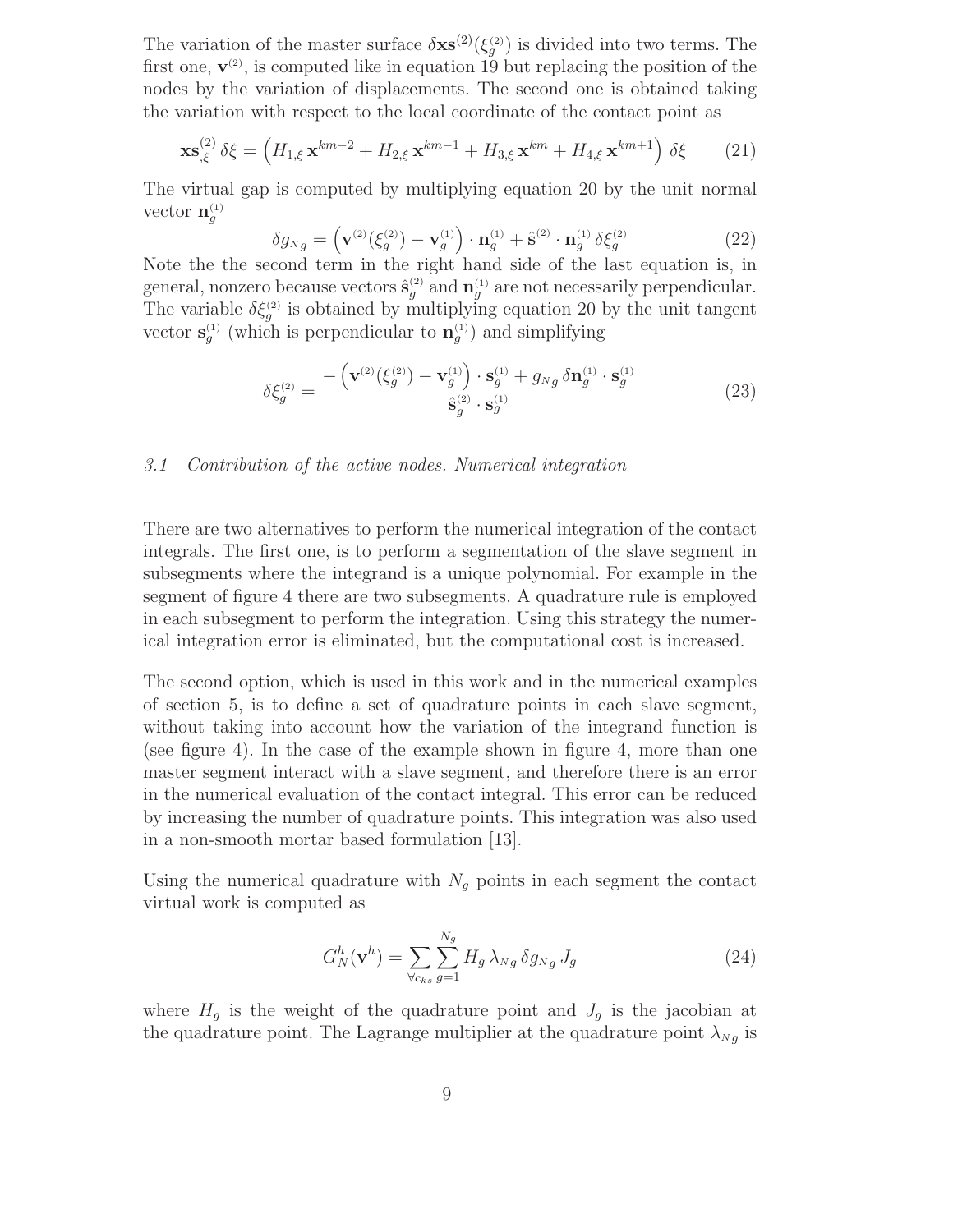

Fig. 4. Slave segment and numerical integration.

computed using equation 11 and depends on the nodal values of the multiplier. The virtual gap  $\delta g_{N_q}$  is obtained from equation 22.

The calculus of jacobian and the matrix expression of the virtual gap is detailed in the appendix.

## **4 Linearization**

A semi-smooth Newton method is used to solve the non-linear equations 13 derived from the discretization of of contact problem. The contact contribution is due to the active nodes in two terms: the contact virtual work (equation 10) and the constraint (equation 13). Linearizing each term of these equations we obtain

$$
\Delta G_N^h = \int_{\square} \Delta \lambda_N^h \, \delta g_N^h \, J \, d\xi + \int_{\square} \lambda_N^h \, \Delta \delta g_N^h \, J \, d\xi + \int_{\square} \lambda_N^h \, \delta g_N^h \, \Delta J \, d\xi + \int_{\square} \Delta \lambda_N^h \, g_N^h \, \delta J \, d\xi + \int_{\square} \lambda_N^h \, \Delta g_N^h \, \delta J \, d\xi + \int_{\square} \lambda_N^h \, g_N^h \, \Delta \delta J \, d\xi
$$
(25)  

$$
\Delta \widehat{\mathbf{g}_N} = \int_{\square} \delta \lambda_N^h \, \Delta g_N^h \, J \, d\xi + \int_{\square} \delta \lambda_N^h \, g_N^h \, \Delta J \, d\xi
$$

The same numerical integration defined in section 3.1 can be used to compute the integrals of equation 25. Therefore the integrands have to be evaluated at the quadrature points. Due to the equivalence between variations and linearizations, equations 22 and 23 can be rewritten replacing  $\Delta(\ldots)$  by  $\delta(\ldots)$  so that the linearization of the gap  $\Delta g_N^h$  can be obtained directly from equation 22. Since the multiplier  $\lambda_N$  is a free variable  $\Delta\lambda_N$  is directly its linearization. The variation and linearization of the jacobian and normal vectors is detailed in the Appendix.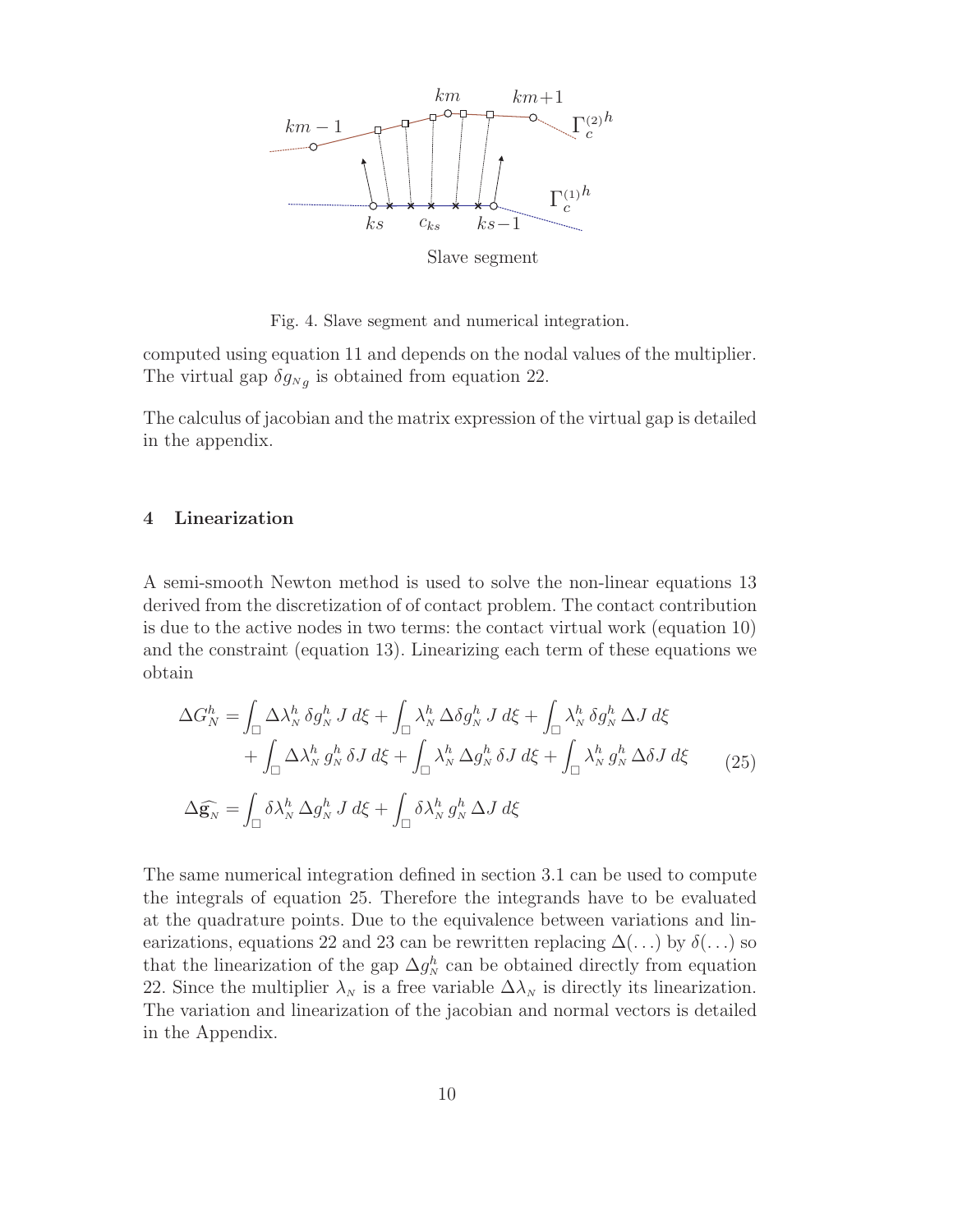The linearization of the virtual gap can be obtained linearizing equation 20

$$
\Delta \delta g_{Ng} \mathbf{n}_g^{(1)} + \delta g_{Ng} \Delta \mathbf{n}_g^{(1)} + \Delta g_{Ng} \delta \mathbf{n}_g^{(1)} + g_{Ng} \Delta \delta \mathbf{n}_g^{(1)} =
$$
  

$$
\delta \hat{\mathbf{s}}^{(2)} \Delta \bar{\xi}_g^{(2)} + \Delta \hat{\mathbf{s}}_g^{(2)} \delta \bar{\xi}_g^{(2)} + \hat{\mathbf{s}}_g^{(2)} \Delta \delta \bar{\xi}_g^{(2)}
$$
(26)

Multiplying by the unit normal vector and simplifying we obtain

$$
\Delta \delta g_{Ng} = \delta \hat{\mathbf{s}}^{(2)} \cdot \mathbf{n}_g^{(1)} \Delta \xi_g^{(2)} + \Delta \hat{\mathbf{s}}^{(2)} \cdot \mathbf{n}_g^{(1)} \delta \xi_g^{(2)} \n+ \hat{\mathbf{s}}^{(2)} \cdot \mathbf{n}_g^{(1)} \Delta \delta \xi_g^{(2)} - g_{Ng} \mathbf{n}_g^{(1)} \cdot \Delta \delta \mathbf{n}_g^{(1)}
$$
\n(27)

The term  $\Delta \delta \xi_g^{(2)}$  is obtained by multiplying equation 26 by the unit tangent vector  $\mathbf{s}_g^{(1)}$ 

$$
\hat{\mathbf{s}}_{g}^{(2)} \cdot \mathbf{s}_{g}^{(1)} \Delta \delta \xi_{g}^{(2)} = -\delta \hat{\mathbf{s}}_{g}^{(2)} \cdot \mathbf{s}_{g}^{(1)} \Delta \xi_{g}^{(2)} - \Delta \hat{\mathbf{s}}_{g}^{(2)} \cdot \mathbf{s}_{g}^{(1)} \delta \xi_{g}^{(2)}
$$
\n
$$
\delta g_{Ng} \Delta \mathbf{n}_{g}^{(1)} \cdot \mathbf{s}_{g}^{(1)} + \Delta g_{Ng} \delta \mathbf{n}_{g}^{(1)} \cdot \mathbf{s}_{g}^{(1)} + g_{Ng} \Delta \delta \mathbf{n}_{g}^{(1)} \cdot \mathbf{s}_{g}^{(1)}
$$
\n(28)

Within the above definitions the numerical integration of the contact force, gap vector and its linearizations can be performed. The system of equations to be solved during each Newton iteration has the following form

$$
\begin{bmatrix} \mathbf{K}_G + \mathbf{K}_N & \mathbf{C}_N^T \\ \mathbf{C}_N & 0 \end{bmatrix} \begin{pmatrix} \Delta \mathbf{u} \\ \Delta \lambda_N \end{pmatrix} = - \begin{pmatrix} \mathbf{f}^i + \mathbf{f}^e + \mathbf{f}_N^c \\ \mathbf{g}_N \end{pmatrix}
$$
(29)

where  $\mathbf{K}_G$  comes from the linearization of internal and external forces and  $\mathbf{K}_N$ and  $\mathbf{C}_N$  are detailed in matrix form in the Appendix.

## **5 Numerical examples**

Some numerical examples have been solved to test the performance of the proposed smoothing formulation. The results are compared with the nonsmoothed mortar implementation presented in [13] which is based on linear elements. As was done in [13], the displayed contact pressure is obtained with a linear interpolation from the nodal values that are computed as the equivalent nodal force divided by the equivalent nodal area:

$$
p_{Nk} = -\frac{\int_{\Gamma_c^{(1)^h}} N_k \,\lambda_N^h \,d\Gamma}{\int_{\Gamma_c^{(1)^h}} N_k \,d\Gamma}
$$
(30)

where  $N_k$  is the shape function associated to slave node  $k$ .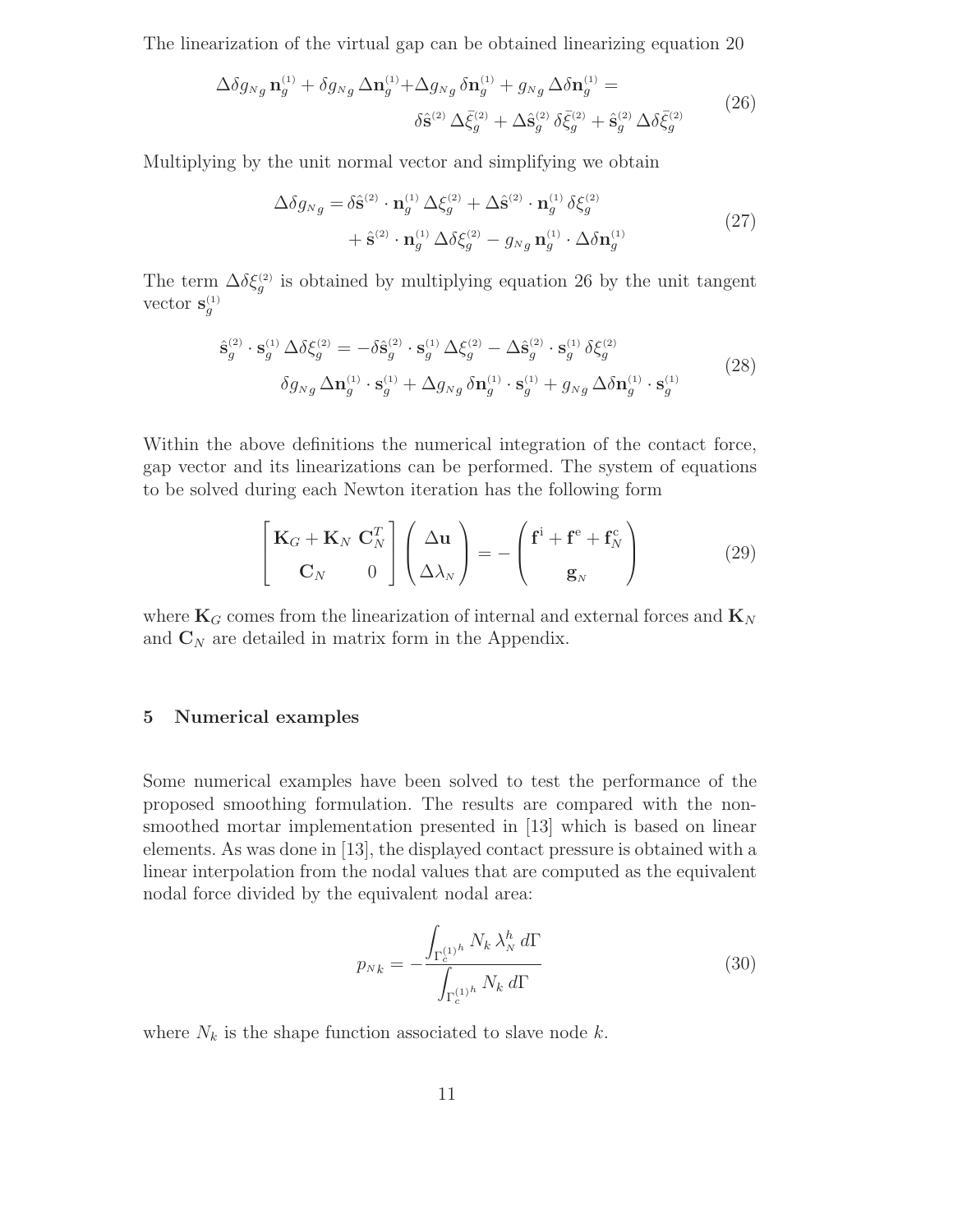Examples 5.1 and 5.3 are small deformation and large deformation problems, respectively, with matching curved surfaces in contact that are discretized with non-matching meshes. This is the kind of problems in which the smoothed formulation is expected to improve the most compared with non-smoothed formulation using linear elements. Although the examples involve academic problems, they show clearly the interactions that arise between meshes under this configuration. That could appear in certain problems in practice. It is worth pointing out that a non-smoothed mortar formulation using quadratic elements could be an alternative to the smoothing technique in order to reduce the gap error in curved surfaces.

Example 5.2 is a well known problem solved by other authors [3,9] to test the convergence of the semi-smooth Newton method. Finally, example 5.4 is presented to point out that the smoothing method does not always improve results and other techniques like the adaptive mesh refinement can be used instead.

In all the examples the number of quadrature points in every slave segment is  $N_q = 16$ . This number has been chosen to ensure that, in practice, a larger number of quadrature points does not modify the finite element solution in the four examples.

## *5.1 Cylinder under internal pressure*

The first problem is a hollow cylinder subject to internal pressure under small deformation conditions and linear elastic material behavior. The schematic of the problem is shown in figure 5.1 where it can be seen that only a quarter of the hollow cylinder is considered and the cylinder is divided into two bodies in contact. The dimensions of the cylinder are  $a = 0.9$ ,  $b = 1.1$  and  $c = 1.0$ . The Young's modulus is  $E = 100$  and the Poisson's ratio is  $v = 0.3$ . This problem has an exact solution and therefore, the exact error of the finite element solution can be computed.

The problem was solved using meshes with different slave to master element size ratios 1:4, 1:2, 3:4, 9:10 (see figure 6) and a 1:1 conforming mesh (not shown in the figure). In this figure, the meshes of the two bodies in contact are shifted to clarify the representation since both clearly overlap. We have used the discretized surfaces to compute the initial gap, although this is a small deformation problem and it could be solved taking into account that the theoretical value of the initial gap is zero. This is done to analyze the effect of the initial gap error for non-matching meshes.

Every mesh in figure 6 is the first of a sequence of meshes obtained by uniform refinement. These meshes are used to analyze the error of the finite element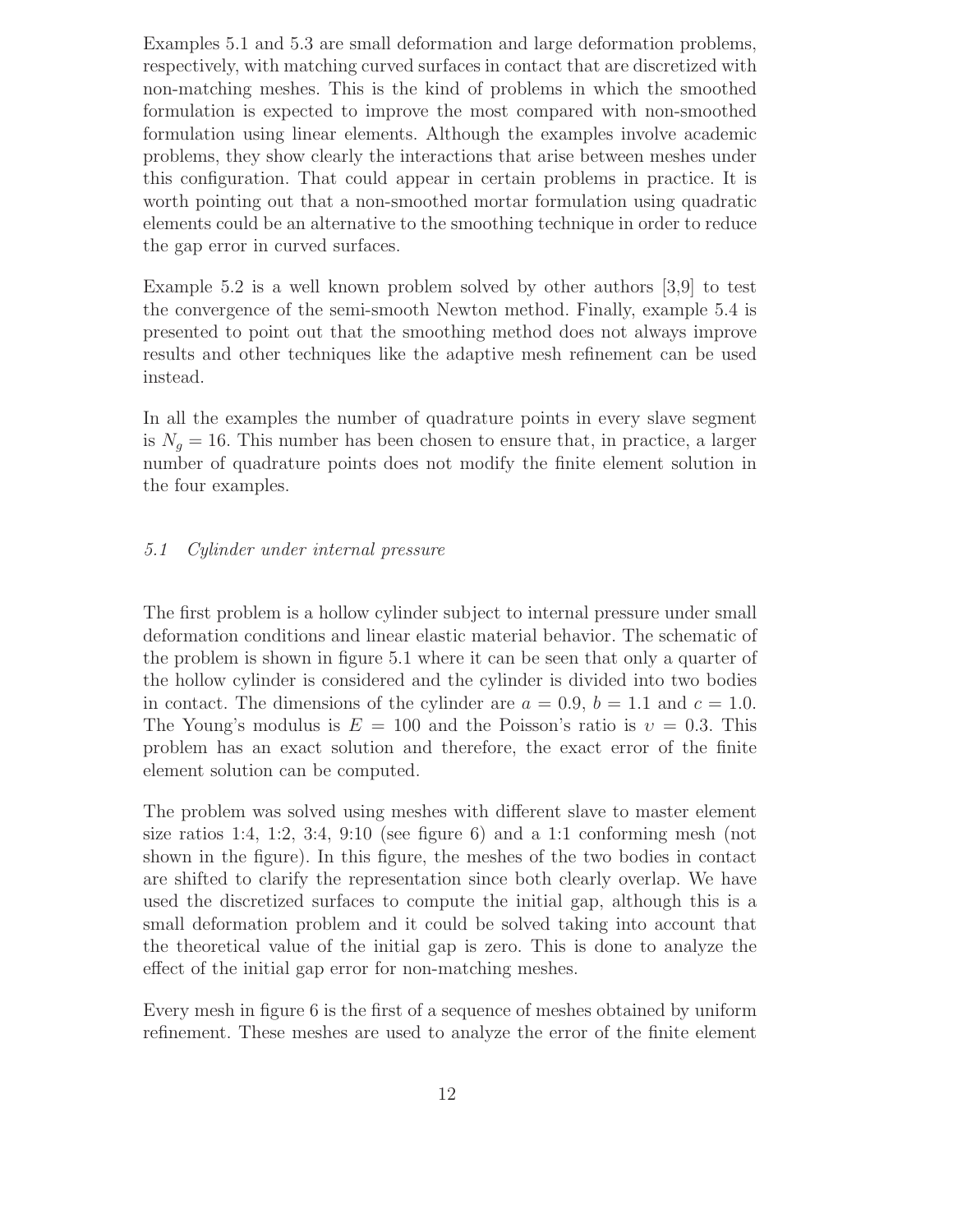

Fig. 5. Schematic of the cylinder under internal pressure problem.

solution. Note that the ratio between master and slave element size is kept constant during the refinement. The exact error in energy and  $L_2$  norms are plotted in figure 7 as a function of the number of degrees of freedom of the mesh. A comparison is performed for every mesh using non-smoothed (dotted line) and smoothed formulations (continuous line). The  $\circ$  symbol is used for the 1:4 meshes,  $\Box$  symbol for the 1:2 meshes,  $\triangle$  for the 3:4 meshes,  $\times$  symbol for the 9:10 meshes and + symbol for the conforming 1:1 mesh. In the last case only the smoothed formulation results are plotted.

In this problem there are two sources of error: the discretization error and the error due to the initial gap. As can be seen in figure 7, the higher the ratio between master and slave element size, the higher error of the solution is. Of course, the 1:4 mesh is very poorly suited if the error due to initial gap is to be minimized, so the global error in the solution expected for the first meshes is very high. At the other end, in the 1:1 mesh the initial gap is zero because the meshes are conforming by construction and we have only the discretization error. The error of the first 1:4 mesh is high compared with the 1:1 for both smoothed and non-smoothed formulations, although in the smoothed case the error is one order of magnitude lower.

It can be remarked that the convergence in the energy norm asymptotically tends to the same value for every mesh using the two formulations. However the convergence in  $L_2$  norm exhibits a constant gap. This is due to the influence of the geometrically computed initial gap in the global error of the solution and its convergence. The discretization error converges with the element size h as  $O(h^1)$  in energy norm and  $O(h^2)$  in  $L_2$  norm  $(O(n_{dof}^{0.5})$  and  $O(n_{dof}^1)$ , respectively in 2D problems). On the other hand, the convergence of the error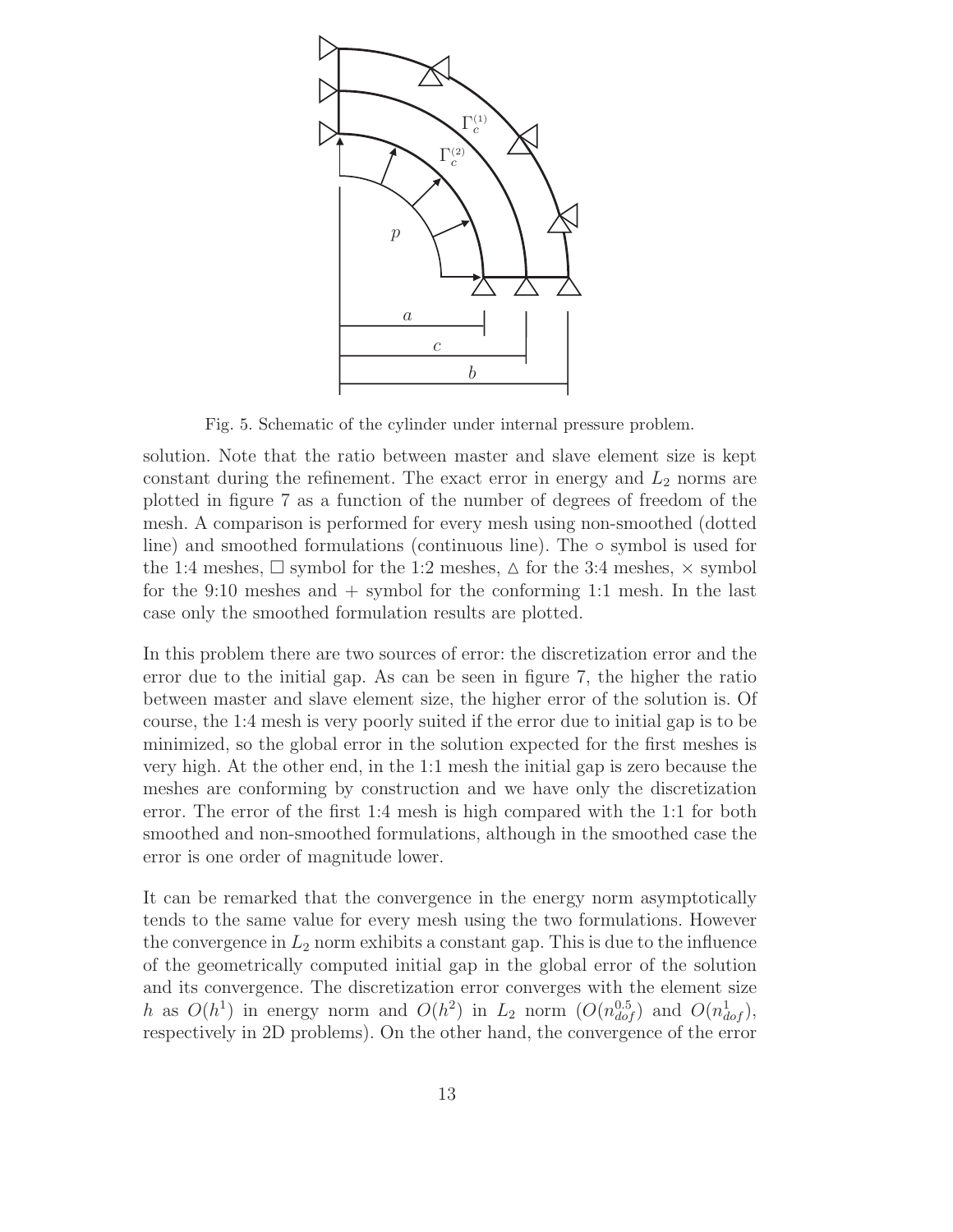

Fig. 6. Meshes used to solve the cylinder problem.

due to the initial gap depends on the formulation. In this problem, for very different sizes of slave and master elements, the geometrical error in the initial gap decreases as  $O(h^2)$  for the non smoothed formulation. This means that its contribution to the global error decreases as  $O(h^2)$  (that is  $O(n_{dof}^1)$ ) in both  $L<sub>2</sub>$  and energy norms. In the smoothed formulation the error due to initial gap decreases faster in both norms.

As a conclusion of the above discussion we find that the global error in energy norm tends to the same value for smoothed and non-smoothed formulations because the error due to the initial gap converges faster than the discretization error. Therefore, as the number of degrees of freedom increases the discretization error becomes dominant. In the case of  $L_2$  norm the error due to initial gap converges faster than the discretization error for the smoothed formula-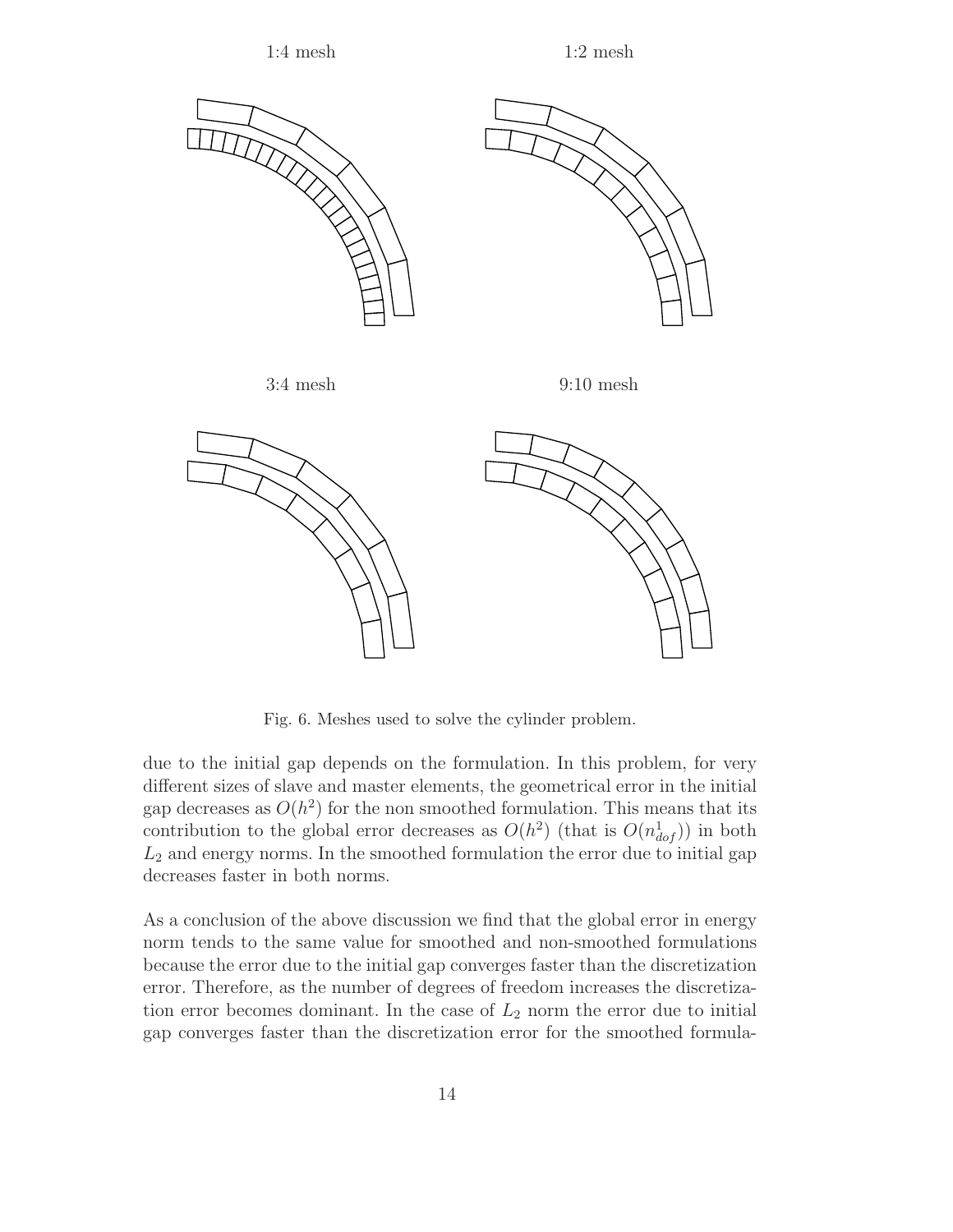

Fig. 7. Error vs number of degrees of freedom.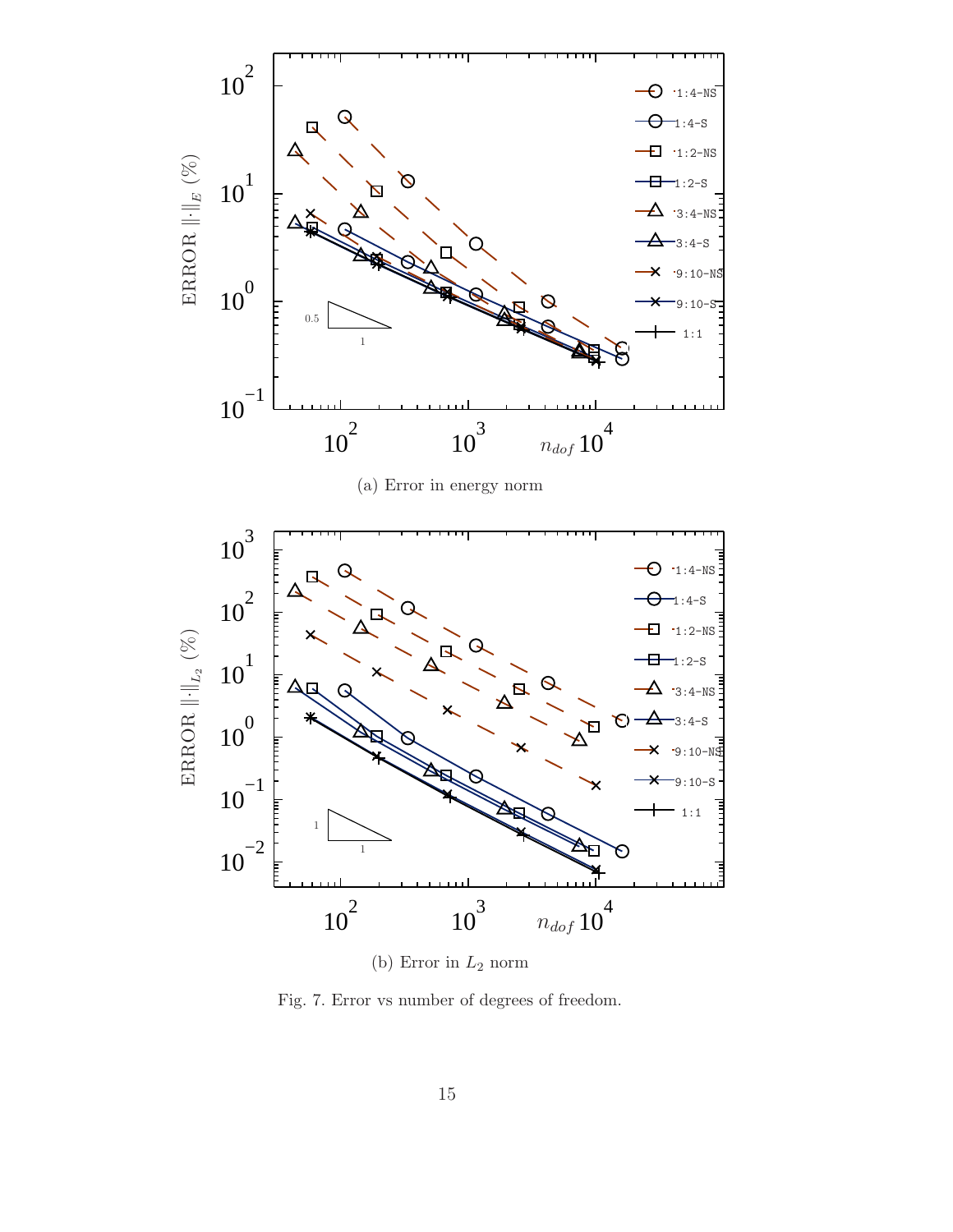tion. In the non smoothed method the convergence is the same. Therefore a constant gap between the error associated with both methods remains as the number of degrees of freedom is increased.

As pointed out above, another alternative to the smoothing technique would be the use of unsmoothed quadratic elements that should perform well in this kind of problems with curved surfaces.

## *5.2 Large deformation rings*

The problem schematically shown in figure 8 was previously used in [15] to test the mortar method. It is a large deformation contact problem of two rings. Two material behaviour are considered for the rings: first elastic and then elastoplastic. In the first case the Young's modulus is  $E = 689.56$  and the Poisson ratio  $v = 0.32$ . In the second case we add a plastic von Mises model with yield strength  $S_y = 310$  and kinematic hardening with  $H = 2.612$ . The upper ring is being subject to a horizontal displacement with maximum value of  $u_x = 28$  which is applied in 50 time increments.



Fig. 8. Large deformation rings.

Figure 9 shows the deformed configuration and the von Mises stress field for elastic and plastic behavior and for different time steps. This problem was solved to test the convergence of the Newton iterations. This information is shown in table 1 for two time steps. As can be seen the convergence is good and the solution is obtained in 6 time steps. The simulation is quasistatic so in the case of the elastic behavior there is a snapthrough phenomenon during the simulation that affects the convergence.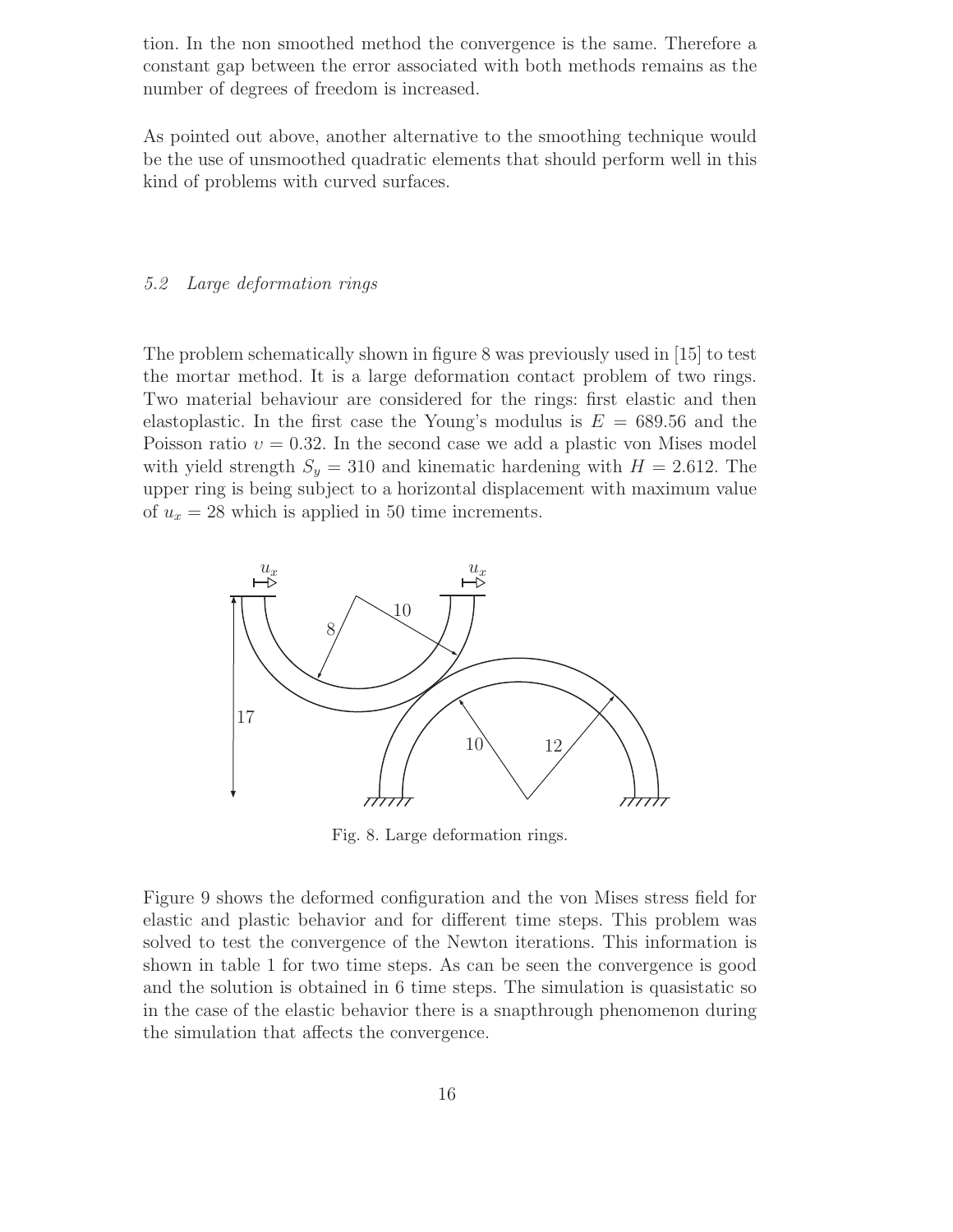

Fig. 9. Von Mises stress field at different time steps.

| Iteration      | Elastic $(T=10)$      | Plastic $(T=10)$      | Elastic $(T=30)$      | Plastic $(T=30)$      |
|----------------|-----------------------|-----------------------|-----------------------|-----------------------|
| 1              | 147.9                 | 156.0                 | 147.9                 | 145.8                 |
| 2              | $2.61 \cdot 10^{-2}$  | $3.13 \cdot 10^{-2}$  | $3.45 \cdot 10^{-2}$  | $2.96 \cdot 10^{-2}$  |
| 3              | $8.38 \cdot 10^{-4}$  | $1.15 \cdot 10^{-3}$  | $1.19 \cdot 10^{-4}$  | $9.85 \cdot 10^{-4}$  |
| $\overline{4}$ | $1.08 \cdot 10^{-7}$  | $3.63 \cdot 10^{-7}$  | $6.85 \cdot 10^{-8}$  | $1.75 \cdot 10^{-7}$  |
| $\overline{5}$ | $1.45 \cdot 10^{-11}$ | $6.82 \cdot 10^{-11}$ | $4.00 \cdot 10^{-11}$ | $3.78 \cdot 10^{-11}$ |
| 6              | $2.12 \cdot 10^{-16}$ | $1.58 \cdot 10^{-14}$ | $3.83 \cdot 10^{-15}$ | $7.76 \cdot 10^{-15}$ |

Table 1

Convergence in energy norm.

#### *5.3 Disc in contact semicircular hole*

In this problem, also with large deformations, a solid disc interacts with a fixed base as depicted in figure 10. The radius of the disc and the contact surface of the base is  $R = 50$  whilst the external radius of the base is  $R_e = 125$ . Neo-hookean material is assumed for both solids being the elastic constants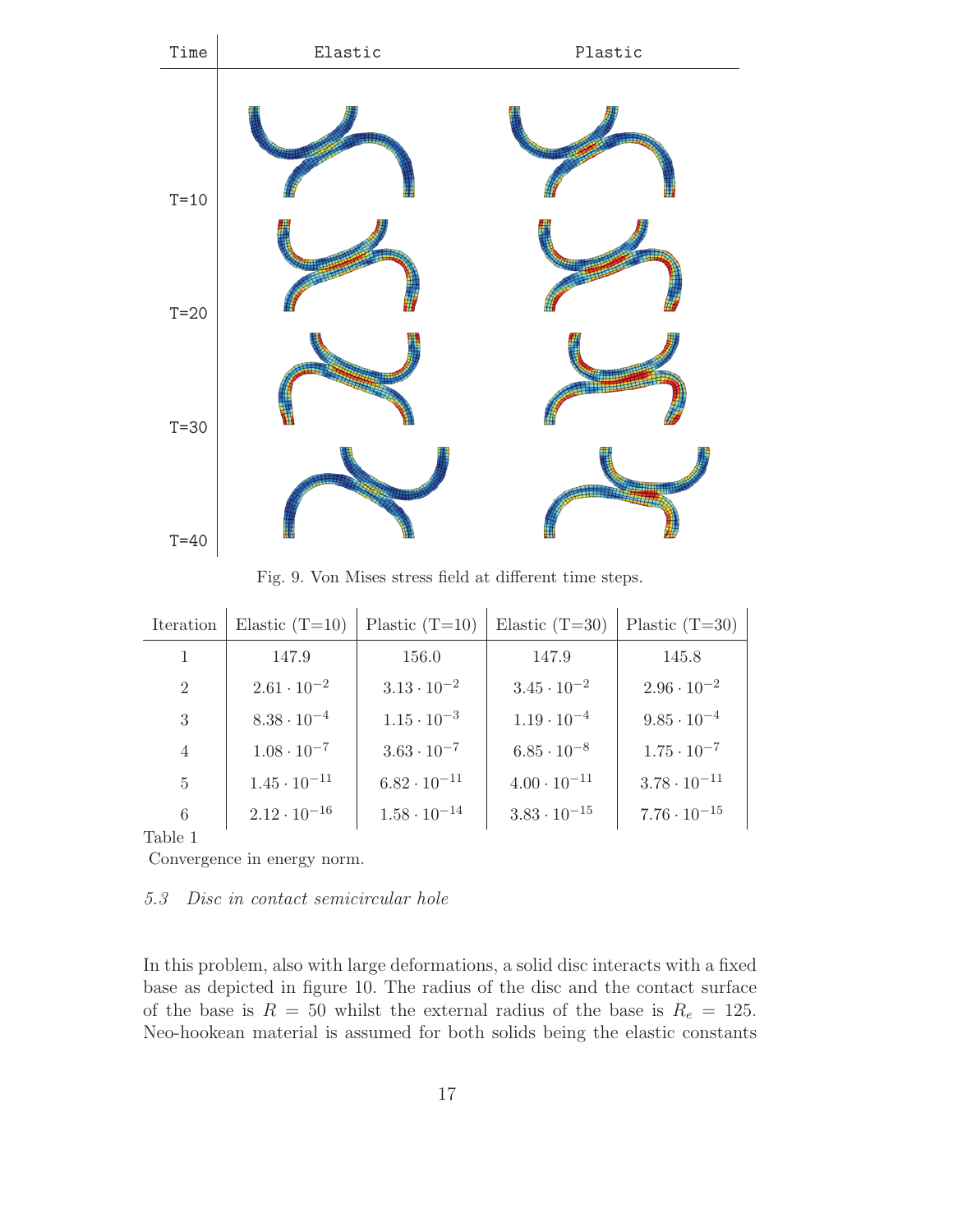of the disc  $E_1 = 10^5$  and  $\nu = 0.3$  and the base  $E_2 = 10^3$  and  $\nu = 0.3$ .



Fig. 10. Schematic of the disc contact problem.

The solid disc is imposed to move in vertical direction with 20 time increments, for a maximum displacement  $u_y = 90$ . Figure 11 shows the deformed configuration for different time steps.

In figures 12 and 13 the contact pressure is shown for different time steps. We show results for the proposed smooth formulation and the non-sooth formulation in order to compare both methods. Theoretically, the two undeformed contact surfaces are equal and therefore the gap should be zero. But due to the different discretization of the two contacting bodies there is an error in the gap that affects to the contact pressure, mainly in the first time steps (T=1 and T=5). As can be seen in those initial time steps, the smooth formulation obtains a smoother distribution of the contact pressure because the error in the gap is smaller. Once the deformation becomes more important and higher values of the contact pressure are obtained, the error computing the gap has lower influence in the solution and a similar distribution of the contact pressure is obtained for both formulations.

## *5.4 Spur gears*

The last example is the contact between two spur gears that undergo large rotations. The schematic of the problem is shown in figure 14. The two gears are equal and have a number of teeth  $z = 22$ , modulus  $m = 10$  and width  $b = 120$  mm. The power transmitted is  $P = 70$  kW at a speed of  $\omega = 11$ rad/s. The material is steel with elastic constants  $E = 210$  GPa and  $\nu = 0.3$ , and is modelled using a St.Venant-Kirchhoff material model.

The boundary conditions are applied through the thick line shown in every body in figure 14. In the thick line the degrees of freedom are constrained to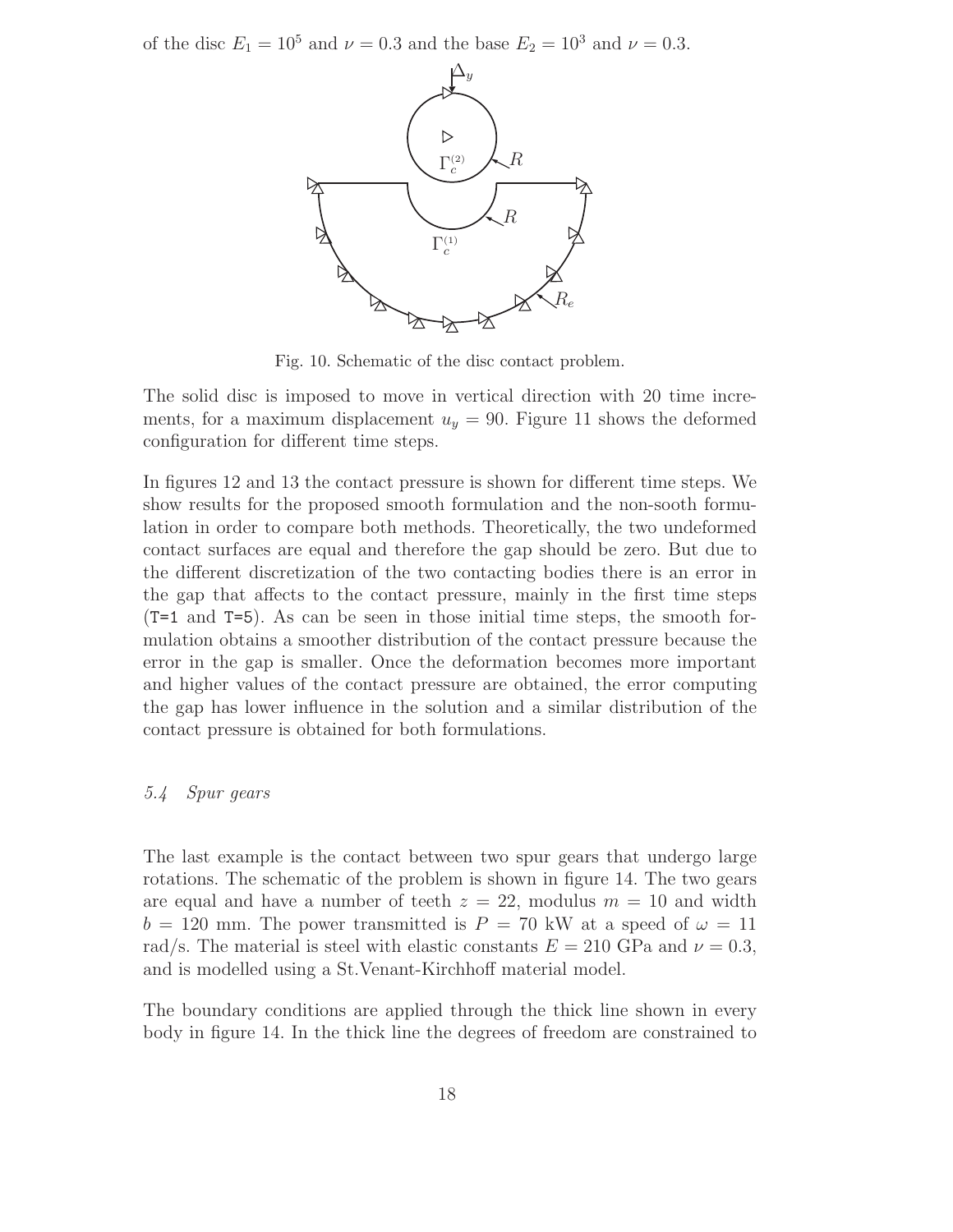

Fig. 11. Deformed configuration of the disc contact problem for different time steps.

have only a circular movement with respect to the gear center. In the upper gear a constant torque  $T = 6366.2$  Nm is applied whilst the lower gear is imposed to move with different angles from  $\theta = 0$  to  $\theta = 2\pi/z$  in 100 time increments.

The contact ratio  $\epsilon_{\alpha} = 1.6$  so the power is transmitted through two teeth during part of the time as can be seen in the position of figure 14 and through one tooth the rest of the time. To illustrate this, from the finite element results of contact pressure, the torque transmitted by each tooth can be computed. This was done by computing the resultant force in each contact area multiplied by the distance to the center of the gear. The results obtained are plotted in figure 15 where the blue line with the circle symbol is used for the torque transmitted by tooth 1, the red line with squared symbol for tooth 2 and the black line with star symbol for tooth 3. These torques are plotted for different time steps which are proportional to the the angle of rotation of the lower gear. In this figure there is a comparison of the results obtained with the nonsmoothing and the smoothing formulations. As can be seen both formulations tend to yield similar results and there are oscillations on the torque transmitted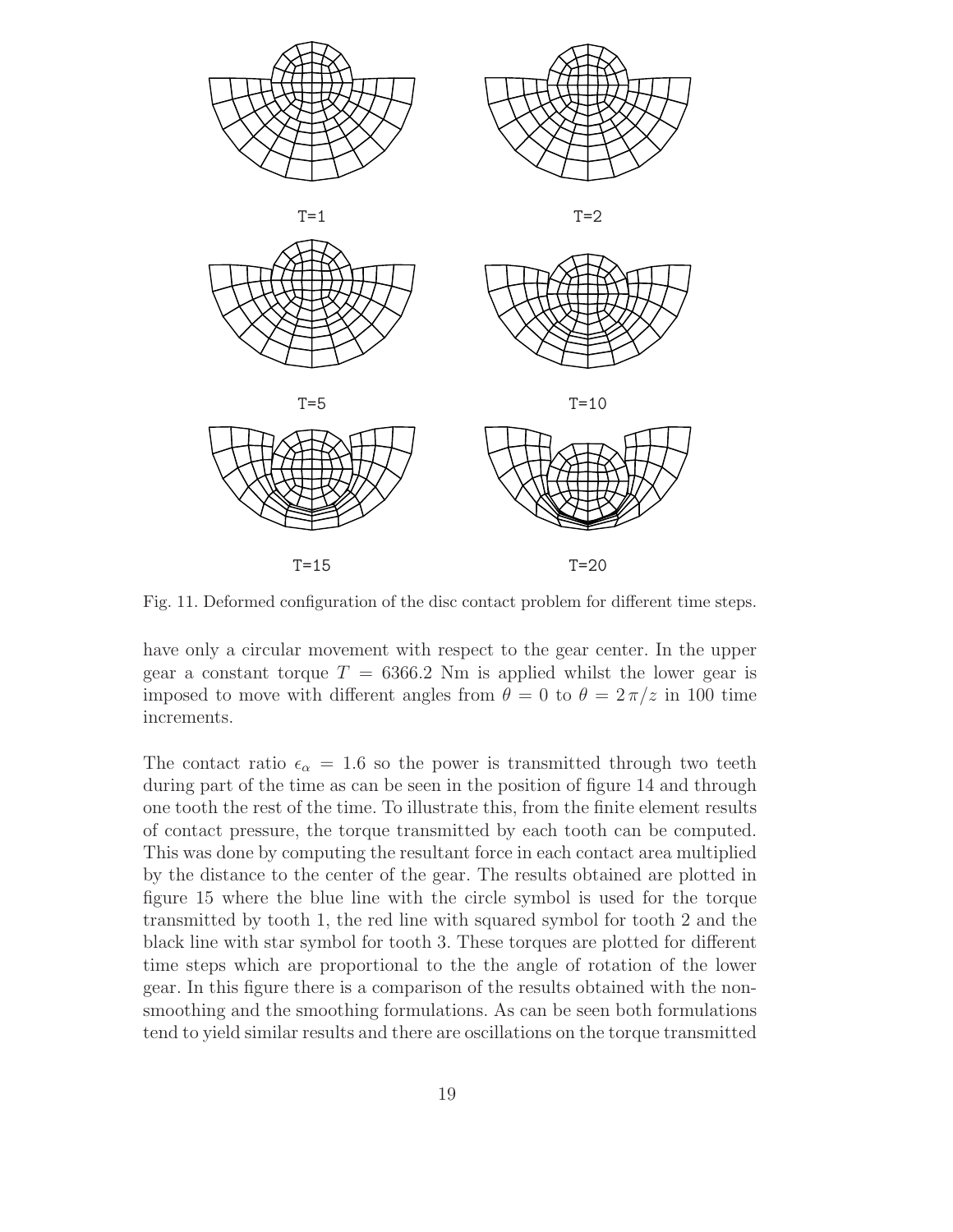

Fig. 12. Contact pressure distribution on the disc (time steps 1, 2 and 5).

by each tooth.

The oscillating results shown in figure 15 are due to the mesh which is too coarse for this problem. We have used an *h*-adaptive mesh refinement based on element subdivision [20] to obtain a mesh with a lower error. The mesh refinement introduces new nodes that adjust to the evolving profile of the teeth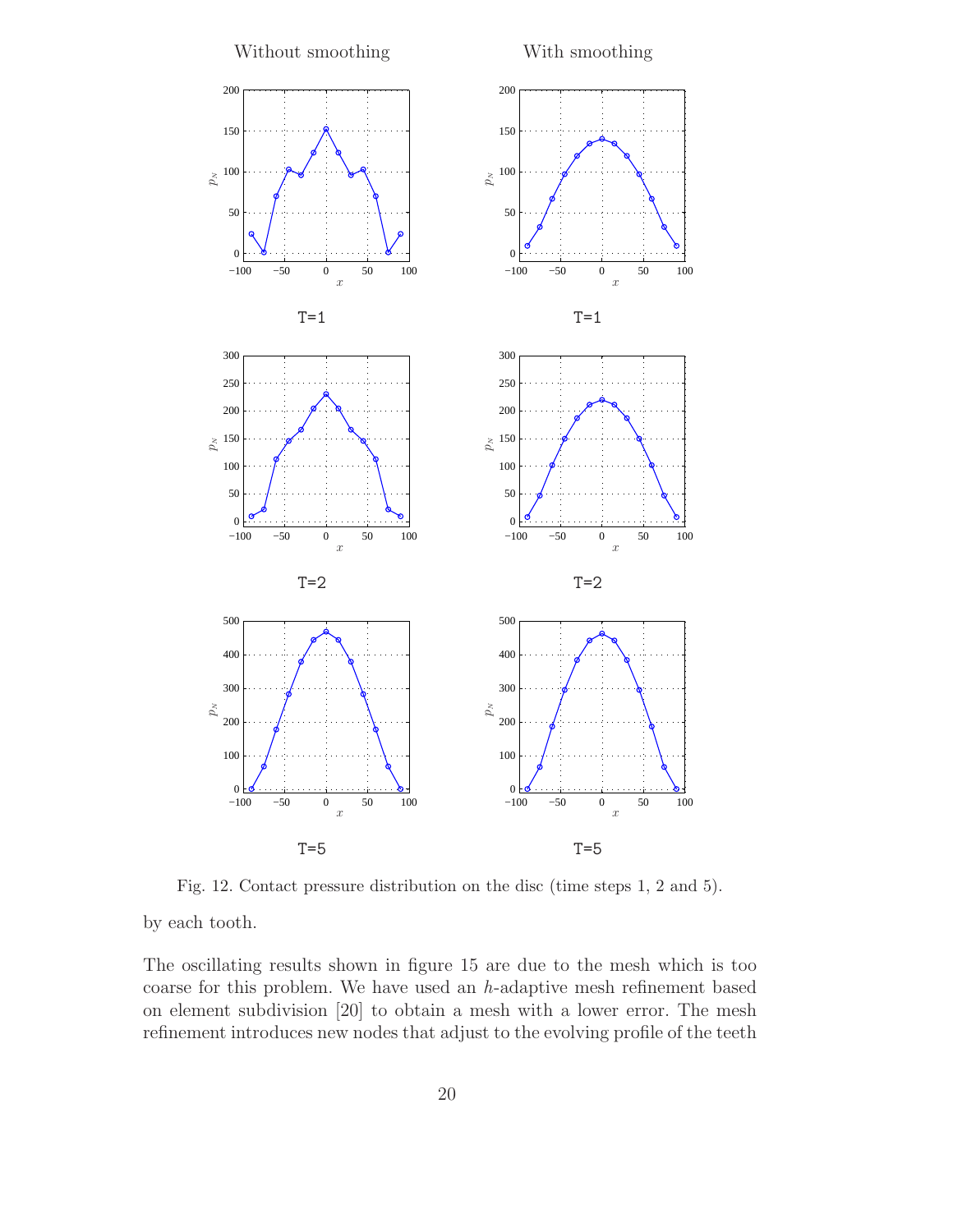

Fig. 13. Contact pressure distribution on the disc (time steps 10 and 15).

obtaining a more accurate representation of the real geometry. It adaptivity process uses information of the finite element error in all the time steps [21]. In figure 16 the last mesh of the sequence is shown and in figure 17 the torque transmitted by each tooth is plotted. Both smoothed and non-smoothed formulation are virtually the same. Again the blue line with circle symbol is used for the torque transmitted by tooth 1, the red line with square symbol for tooth 2 and the black line with star symbol for tooth 3. As can be seen the oscillations of the transmitted torque disappear.

One can distinguish several zones in the blue line with circle symbol. A first part with constant transmitted torque corresponds to the situation when there is only one tooth in contact. Two zones with high slope (between time  $t = 3$ ) to  $t = 9$  and between  $t = 41$  to  $t = 46$ ) result when another tooth is moving out of contact (first case) or is beginning to contact (second case). The high slope in the variation of the torque is due to the elastic deformation caused by the new contact force. Finally there is a second linear zone with lower slope that is due to the variation of the position of the contact point in the tooth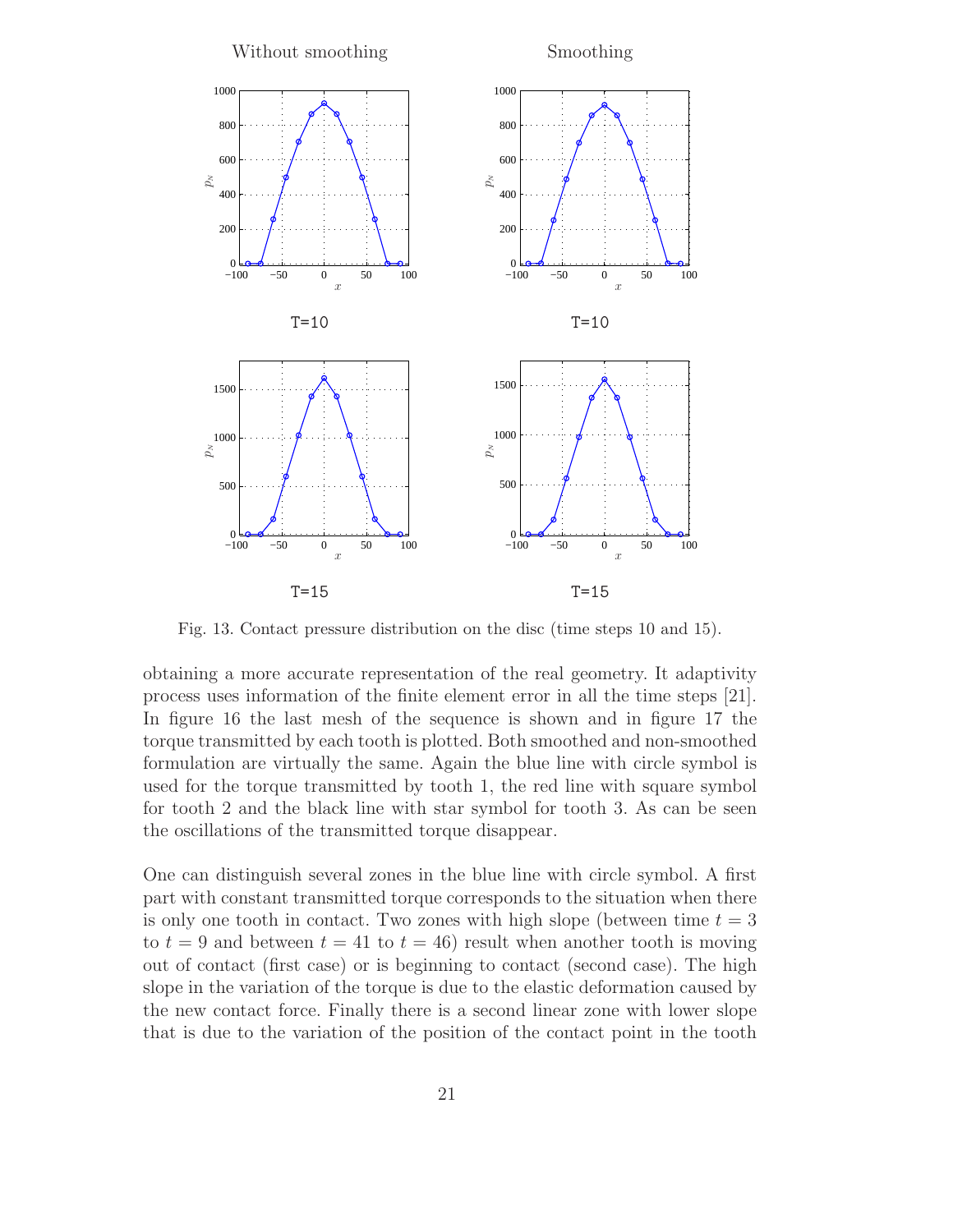

(b) Mesh

Fig. 14. Schematic of the straight gear contact problem.

profile, i.e. the resultant force is at a different distance from the gear center.

# **6 Conclusions**

A smoothed segment-to-segment formulation has been presented to solve large deformation frictionless contact problems. The master and slave surfaces are defined using cubic Hermite polynomials on a first-order finite element mesh. The contact variables and integrals have been derived to solve the contact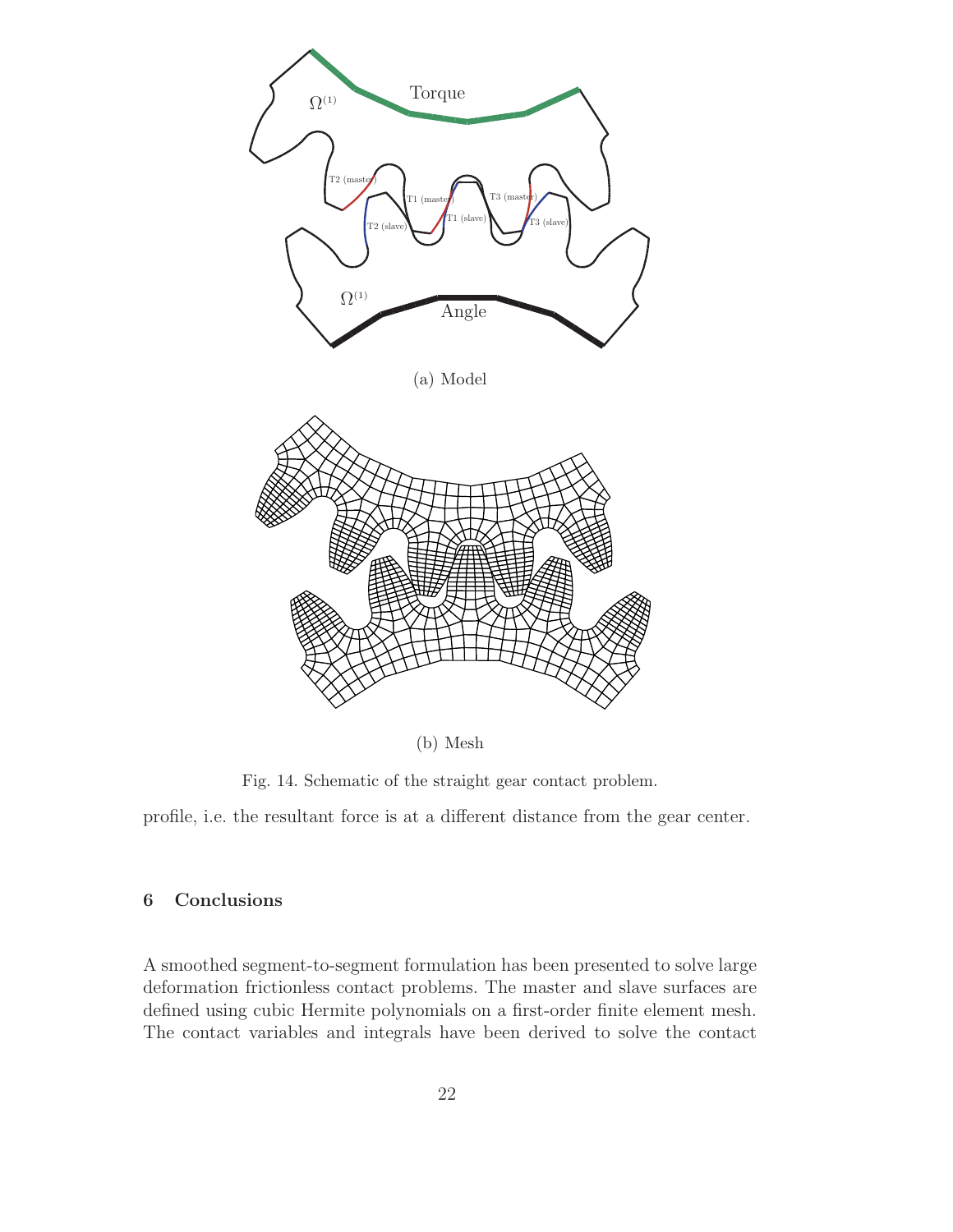

Fig. 15. Torque transmitted by each tooth for the non-smoothing and smoothing formulations.



Fig. 16. 5*th* mesh obtained with the *h*-adaptative mesh refinement.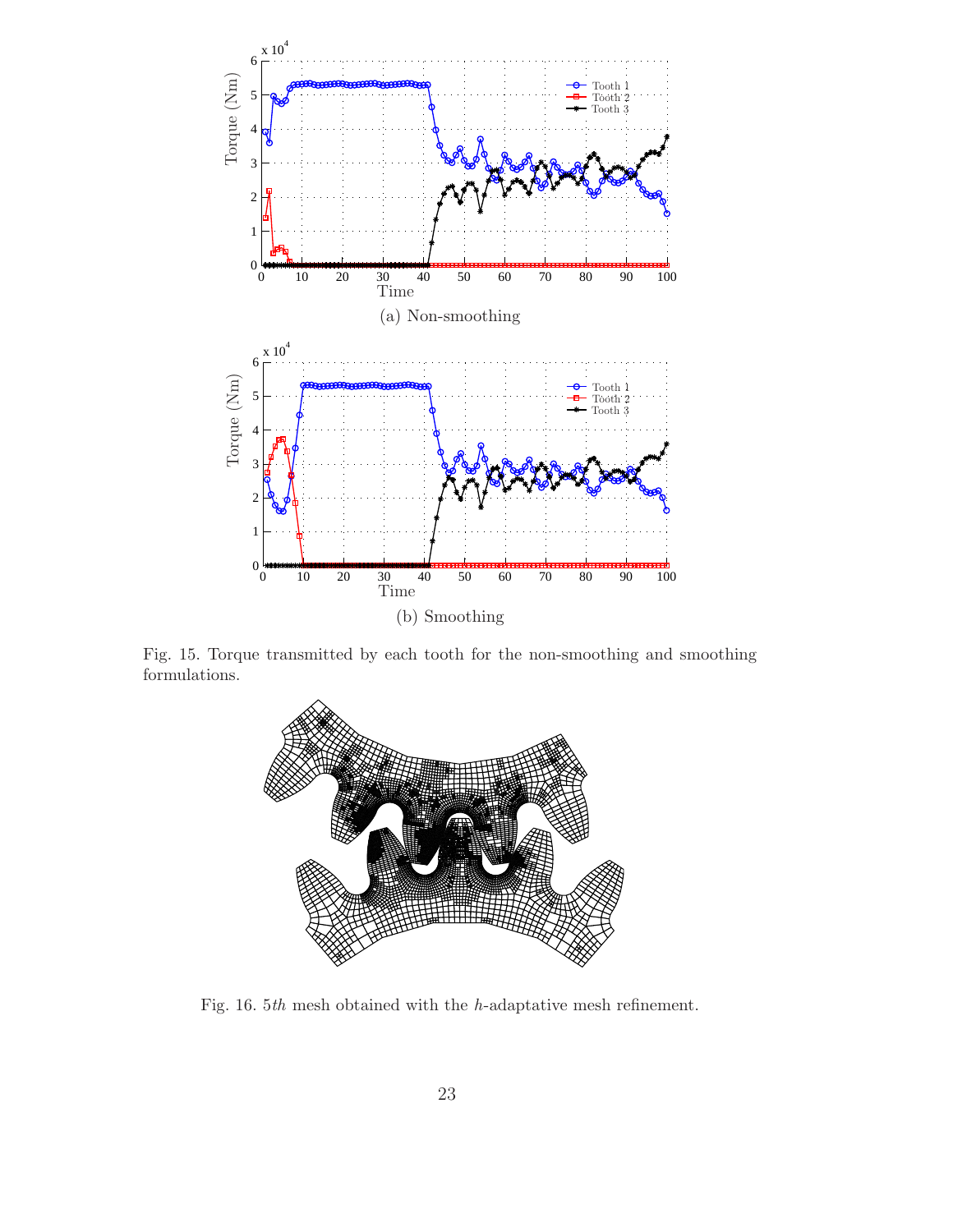

Fig. 17. Torque transmitted by each tooth for the adapted mesh.

problem using the mortar method.

Numerical problems were solved to compare the proposed smoothed segmentto-segment formulation with the non-smoothed mortar formulation presented in [13]. The results show an improvement in the solution in the case of smoothed formulation for problems with matching curved surfaces discretized using nonconforming meshes. In those cases, the global finite element error is affected by the error in computing the initial gap in addition to the discretization error. The initial gap computed using the cubic polynomial of the smoothed formulation is more accurate than that computed using the linear surface of the non-smoothed formulation, improving the finite element solution. The use of quadratic elements could also reduce the error due to initial gap.

In some examples, like the contact problem between two spur gears, the results obtained with the smoothing and non-smoothing formulation are very similar and improvement of the finite element solution has been obtained using an *h*-adaptive mesh refinement that adjust the new nodes to the evolving profile of the teeth.

In previous works and for frictional problems the smoothing technique has been applied to node-to-segment formulation to reduce oscillations in the forces transmitted for sliding meshes and to obtain more robust algorithms. However, the non-smoothed mortar formulation already overcomes this type of oscillations that appear in frictional problems. Therefore, the type of improvement that can be achieved with smoothed mortar formulation is not essentially related to the frictional character of the problem but with the existence of non matching meshes on curved surfaces.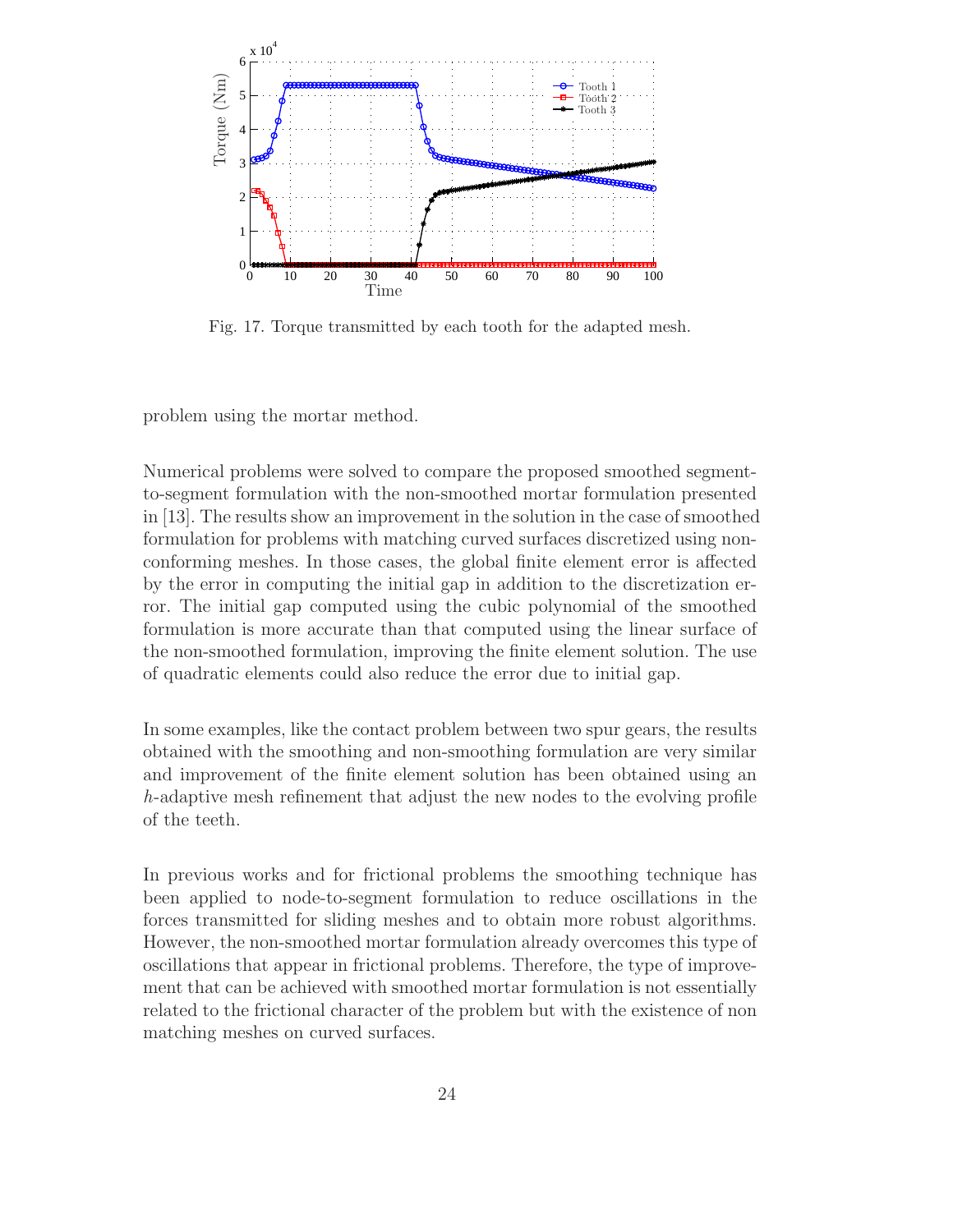# **A Appendix**

#### *A.1 Linearization of unit vectors and the jacobian*

The variation and linearization of the unit tangent vector (or the unit normal vector) is obtained taking into account the definition of equation 17 as

$$
\delta \mathbf{s}_{g}^{(1)} = \frac{\delta \hat{\mathbf{s}}_{g}^{(1)}}{\|\hat{\mathbf{s}}_{g}^{(1)}\|} - \frac{\left(\hat{\mathbf{s}}_{g}^{(1)} \cdot \delta \hat{\mathbf{s}}_{g}^{(1)}\right) \hat{\mathbf{s}}_{g}^{(1)}}{\|\hat{\mathbf{s}}_{g}^{(1)}\|^{3}}
$$
(A.1)

And linearization of the variation

$$
\Delta \delta \mathbf{s}_{g}^{(1)} = 3 \frac{\hat{\mathbf{s}}_{g}^{(1)} \left( \Delta \hat{\mathbf{s}}_{g}^{(1)} \cdot \hat{\mathbf{s}}_{g}^{(1)} \right) \left( \delta \hat{\mathbf{s}}_{g}^{(1)} \cdot \hat{\mathbf{s}}_{g}^{(1)} \right)}{\|\hat{\mathbf{s}}_{g}^{(1)}\|^{3}} - \frac{\hat{\mathbf{s}}_{g}^{(1)} \left( \Delta \hat{\mathbf{s}}_{g}^{(1)} \cdot \delta \hat{\mathbf{s}}_{g}^{(1)} \right)}{\|\hat{\mathbf{s}}_{g}^{(1)}\|^{3}} - \frac{\delta \hat{\mathbf{s}}_{g}^{(1)} \left( \Delta \hat{\mathbf{s}}_{g}^{(1)} \cdot \hat{\mathbf{s}}_{g}^{(1)} \right)}{\|\hat{\mathbf{s}}_{g}^{(1)}\|^{3}} - \frac{\Delta \hat{\mathbf{s}}_{g}^{(1)} \left( \delta \hat{\mathbf{s}}_{g}^{(1)} \cdot \hat{\mathbf{s}}_{g}^{(1)} \right)}{\|\hat{\mathbf{s}}_{g}^{(1)}\|^{3}}
$$
(A.2)

The Jacobian of the coordinate transformation between the slave segment and the reference element is defined as

$$
J_g = \frac{l^{(1)}}{2} = \frac{\sqrt{\left(\mathbf{x}_{ks}^{(1)} - \mathbf{x}_{ks-1}^{(1)}\right) \cdot \left(\mathbf{x}_{ks}^{(1)} - \mathbf{x}_{ks-1}^{(1)}\right)}}{2}
$$
(A.3)

The linearization and variation can be written as

$$
\delta J_g = -\frac{1}{2} \mathbf{s}_{c_{ks}}^{(1)} \cdot \left( \mathbf{v}_{ks}^{(1)} - \mathbf{v}_{ks-1}^{(1)} \right) \tag{A.4}
$$

$$
\Delta \delta J_g = \frac{1}{2 l^{(1)}} \left( \mathbf{v}_{ks}^{(1)} - \mathbf{v}_{ks-1}^{(1)} \right) \cdot \left( \Delta \mathbf{x}_{ks}^{(1)} - \Delta \mathbf{x}_{ks-1}^{(1)} \right) \n- \frac{1}{2 l^{(1)}} \mathbf{s}_{c_{ks}}^{(1)} \cdot \left( \mathbf{v}_{ks}^{(1)} - \mathbf{v}_{ks-1}^{(1)} \right) \mathbf{s}_{c_{ks}}^{(1)} \cdot \left( \Delta \mathbf{x}_{ks}^{(1)} - \Delta \mathbf{x}_{ks-1}^{(1)} \right)
$$
\n(A.5)

Note that the tangent vector  $\mathbf{s}_{c_{ks}}^{(1)}$  is constant for a segment and it is different from tangent vector  $\hat{\mathbf{s}}^{(1)}$  which is derived from the smoothing surface definition.

## **B Matrix notation**

A patch of nodes  $(ks - 2, ks - 1, ks, ks + 1, km - 2, km - 1, km and km + 1)$ can be defined associated to a quadrature point of every slave segment, as in the segment  $c_{ks}$  of figure 3. This patch can be used to express the contribution of the quadrature point to the tangent matrix of equation 29. The degrees of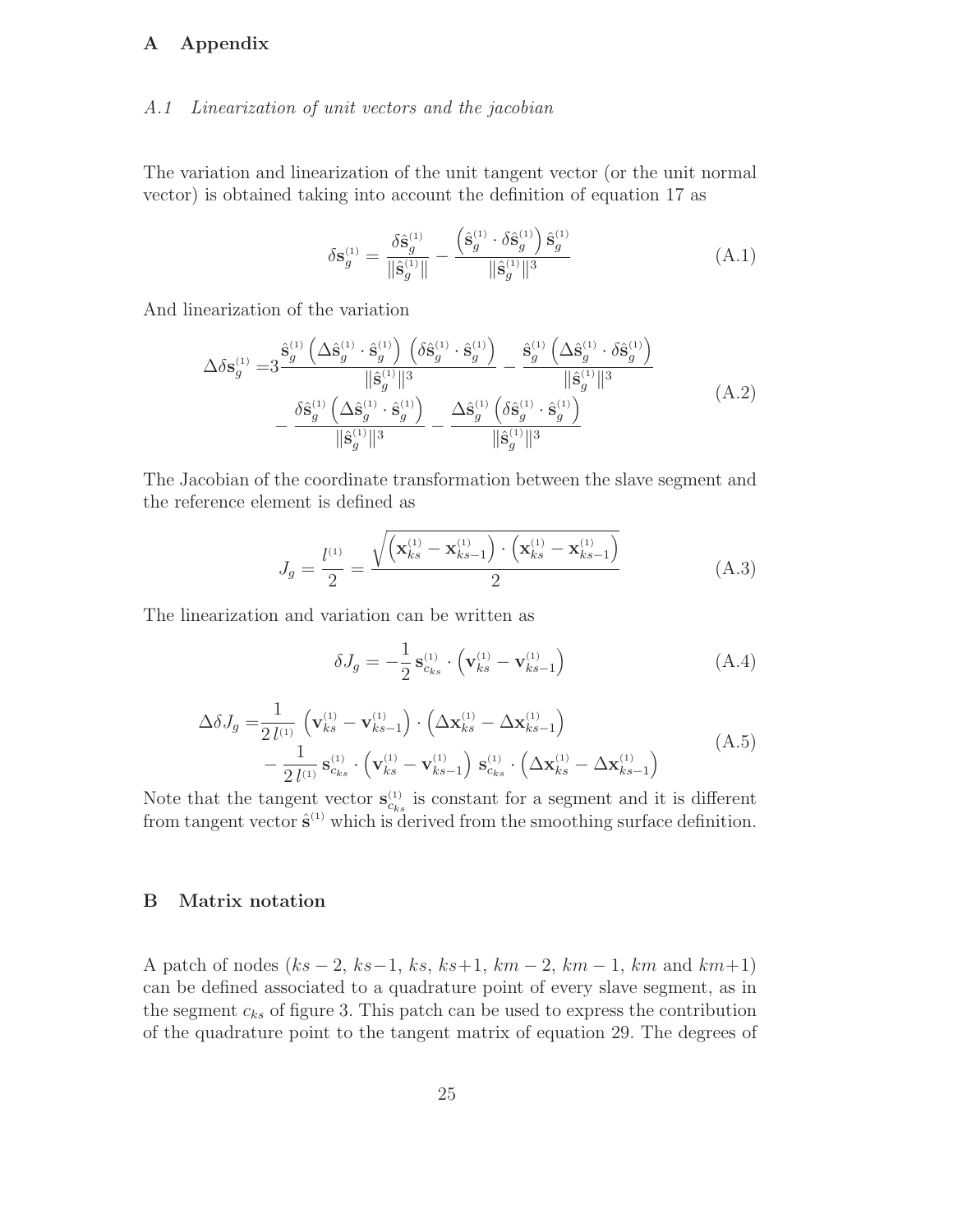freedom related to nodes in the patch are used to define the following vectors

$$
\Delta \check{\mathbf{u}}^{T} = \left( \Delta \mathbf{u}_{ks-2}^{(1)}, \, \Delta \mathbf{u}_{ks}^{(1)}, \, \Delta \mathbf{u}_{ks}^{(1)}, \, \Delta \mathbf{u}_{ks+1}^{(1)}, \, \Delta \mathbf{u}_{km-2}^{(2)}, \, \Delta \mathbf{u}_{km-1}^{(2)}, \, \Delta \mathbf{u}_{km}^{(2)}, \, \Delta \mathbf{u}_{km+1}^{(2)} \right)
$$
\n
$$
\delta \check{\mathbf{u}}^{T} = \left( \mathbf{v}_{ks-2}^{(1)}, \, \mathbf{v}_{ks+1}^{(1)}, \, \mathbf{v}_{ks+1}^{(1)}, \, \mathbf{v}_{km-2}^{(2)}, \, \mathbf{v}_{km-1}^{(2)}, \, \mathbf{v}_{km}^{(2)}, \, \mathbf{v}_{km+1}^{(2)} \right) \tag{B.2}
$$

We define the following vectors and matrix that arise from linearization of the normal gap, normal vector and Jacobian determinant

$$
\mathbf{F}_{\mathbf{n}} = \begin{bmatrix} -H_1^{(1)} n_1^{(1)} & -H_1^{(1)} n_2^{(1)} & -H_2^{(1)} n_1^{(1)} & -H_2^{(1)} n_2^{(1)} & -H_3^{(1)} n_1^{(1)} & -H_3^{(1)} n_2^{(1)} & \dots \\ & \dots & -H_4^{(1)} n_1^{(1)} & -H_4^{(1)} n_2^{(1)} & H_1^{(2)} n_1^{(1)} & H_1^{(2)} n_2^{(1)} & \dots \\ & \dots & H_2^{(2)} n_1^{(1)} & H_2^{(2)} n_2^{(1)} & H_3^{(2)} n_1^{(1)} & H_3^{(2)} n_2^{(1)} & \dots \\ & \dots & H_4^{(2)} n_1^{(1)} & H_4^{(2)} n_2^{(1)} \end{bmatrix}^T
$$
\n(B.3)

$$
\mathbf{F}_{\mathbf{s}} = \begin{bmatrix} -H_1^{(1)}s_1^{(1)} & -H_1^{(1)}s_2^{(1)} & -H_2^{(1)}s_1^{(1)} & -H_2^{(1)}s_2^{(1)} & -H_3^{(1)}s_1^{(1)} & -H_3^{(1)}s_2^{(1)} & \dots \\ & \dots & -H_4^{(1)}s_1^{(1)} & -H_4^{(1)}s_2^{(1)} & H_1^{(2)}s_1^{(1)} & H_1^{(2)}s_2^{(1)} & \dots \\ & \dots & H_2^{(2)}s_1^{(1)} & H_2^{(2)}s_2^{(1)} & H_3^{(2)}s_1^{(1)} & H_3^{(2)}s_2^{(1)} & \dots \end{bmatrix} \tag{B.4}
$$

$$
\begin{aligned}\n\mathbf{N}_{\mathbf{n}} &= \frac{1}{\|\hat{\mathbf{n}}_{3}^{(1)}\|} \left[ -H_{1,\xi}^{(1)} n_{2}^{(1)}\right]^{T} \\
\mathbf{N}_{\mathbf{n}} &= \frac{1}{\|\hat{\mathbf{n}}_{g}^{(1)}\|} \left[ -H_{1,\xi}^{(1)} n_{2}^{(1)}\right] H_{1,\xi}^{(1)} n_{1}^{(1)} - H_{2,\xi}^{(1)} n_{2}^{(1)}\right] H_{2,\xi}^{(1)} n_{1}^{(1)} \dots \\
&\dots \qquad \qquad -H_{3,\xi}^{(1)} n_{2}^{(1)}\right] H_{3,\xi}^{(1)} n_{1}^{(1)} - H_{4,\xi}^{(1)} n_{2}^{(1)}\right] H_{4,\xi}^{(1)} n_{1}^{(1)} \dots \\
&\dots \qquad 0 \qquad 0 \qquad 0 \qquad 0 \qquad \dots\n\end{aligned} \tag{B.5}
$$

$$
\mathbf{N}_{\mathbf{s}} = \frac{1}{\|\hat{\mathbf{n}}_{g}^{(1)}\|} \begin{bmatrix} -H_{1,\xi}^{(1)}s_{2}^{(1)} & H_{1,\xi}^{(1)}s_{1}^{(1)} - H_{2,\xi}^{(1)}s_{2}^{(1)} & H_{2,\xi}^{(1)}s_{1}^{(1)} \dots \\ \cdots & -H_{3,\xi}^{(1)}s_{2}^{(1)} & H_{3,\xi}^{(1)}s_{1}^{(1)} - H_{4,\xi}^{(1)}s_{2}^{(1)} & H_{4,\xi}^{(1)}s_{1}^{(1)} \dots \\ \cdots & 0 & 0 & 0 & 0 & \cdots \\ \cdots & 0 & 0 & 0 & 0 & \cdots \\ \cdots & 0 & 0 & 0 & 0 \end{bmatrix}^{T}
$$
 (B.6)

$$
\mathbf{L}_{\mathbf{n}} = \begin{bmatrix} 0 & 0 & -n_c^{(1)} & -n_c^{(1)} & n_c^{(1)} & n_c^{(1)} & 0 & 0 & 0 & 0 & 0 & 0 & 0 & 0 \end{bmatrix}^T
$$
 (B.7)

$$
\mathbf{L_s} = \begin{bmatrix} 0 & 0 & -s_c^{(1)} & -s_c^{(1)} & s_c^{(1)} & s_c^{(1)} & 0 & 0 & 0 & 0 & 0 & 0 & 0 & 0 \end{bmatrix}^T
$$
 (B.8)

**L** = ⎡ ⎢ ⎣ 0 0 −1 0 100000000000 00 0 −1010000000000 ⎤ ⎥ ⎦ T (B.9)

where  $\mathbf{n}^{(1)} = \mathbf{n}_g^{(1)}$  and  $\mathbf{s}^{(1)} = \mathbf{s}_g^{(1)}$  are the normal and tangent vectors computed from the smoothed surface definition,  $\mathbf{n}_c^{(1)} = \mathbf{n}_{c_{ks}}^{(1)}$  is the normal vector to the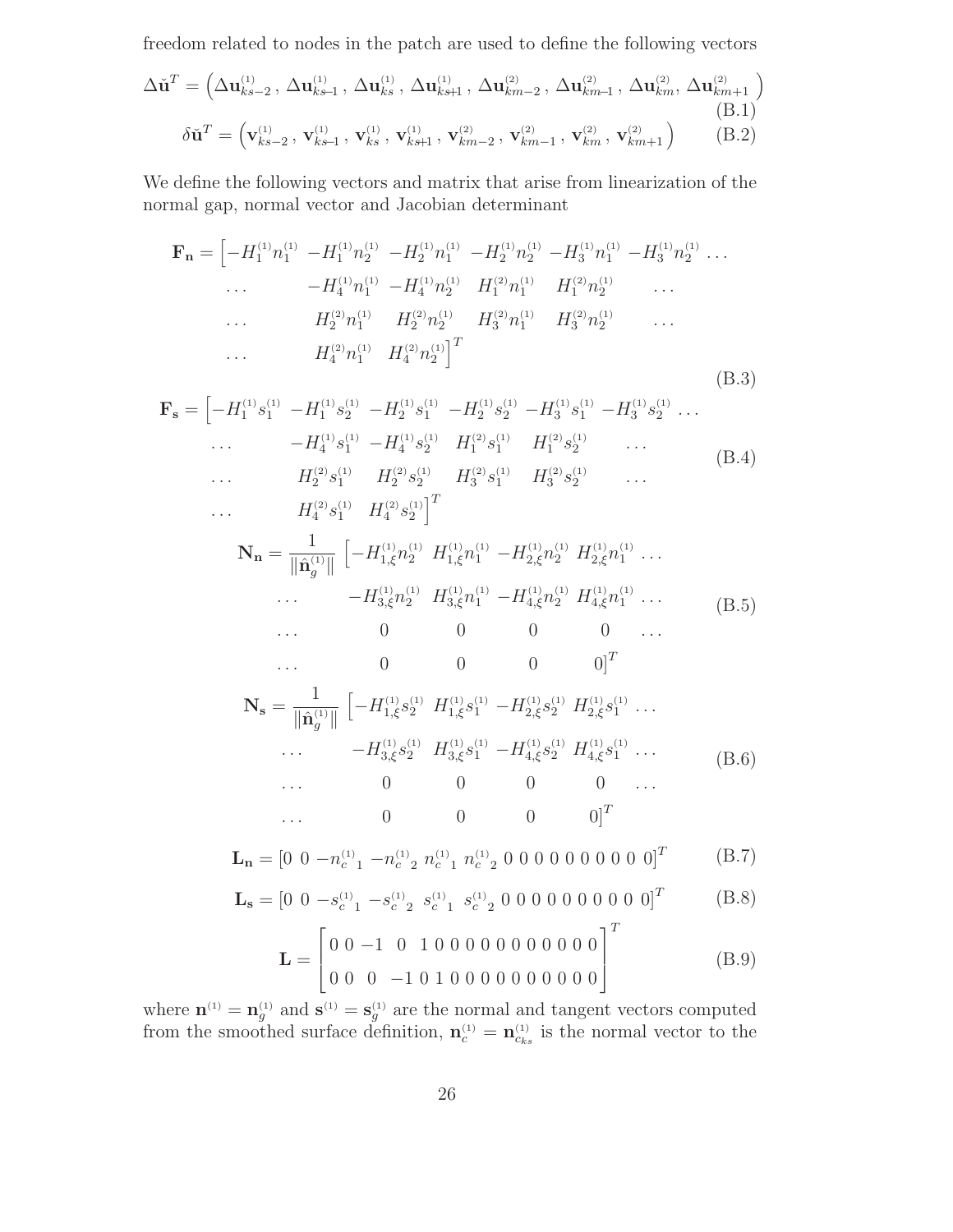slave segment,  $\mathbf{s}_{c}^{(1)} = \mathbf{s}_{cks}^{(1)}$  is the tangent vector defining the slave segment and  $U_{c}$  is the derivative of the Usumita intermalation function defined in equation  $H_{i,\xi}$  is the derivative of the Hermite interpolation function defined in equation 16, with respect to the local coordinate.

We also define the following values

$$
p_{sm} = \hat{\mathbf{s}}^{(2)} \cdot \mathbf{n}_g^{(1)} \qquad l_{sm} = \hat{\mathbf{s}}^{(2)} \cdot \mathbf{s}_g^{(1)} \tag{B.10}
$$

With these definitions and assuming that the node  $ks$  is active, the contribution of a quadrature point to the contact force vector (equation 10) can be expressed in matrix form as

$$
\mathbf{f}_{N}^{\text{c}} = H_{g} J_{g} M_{ks}^{(1)} \lambda_{Nks} \left( \mathbf{F}_{n} - \frac{p_{sm}}{l_{sm}} \mathbf{F}_{s} + \frac{p_{sm} g_{Ng}}{l_{sm}} \mathbf{N}_{s} \right) \tag{B.11}
$$

The tangent matrix is obtained from equations 25. We first need to define the following matrices (from equations 22 and 23)

$$
\mathbf{M}_{\mathbf{t}} = \frac{1}{2 l_{sm}^{2}} \left( \mathbf{F}_{\mathbf{s}} \otimes \mathbf{L}_{\mathbf{s}} + \mathbf{L}_{\mathbf{s}} \otimes \mathbf{F}_{\mathbf{s}} \right) - \frac{g_{Ng}}{2 l_{sm}^{2}} \left( \mathbf{N}_{\mathbf{s}} \otimes \mathbf{L}_{\mathbf{s}} + \mathbf{L}_{\mathbf{s}} \otimes \mathbf{N}_{\mathbf{s}} \right) + \frac{1}{l_{sm}} \left( \mathbf{F}_{\mathbf{n}} \otimes \mathbf{N}_{\mathbf{s}} + \mathbf{N}_{\mathbf{s}} \otimes \mathbf{F}_{\mathbf{n}} \right) - \frac{p_{sm}}{l_{sm}^{2}} \left( \mathbf{F}_{\mathbf{s}} \otimes \mathbf{N}_{\mathbf{s}} + \mathbf{N}_{\mathbf{s}} \otimes \mathbf{F}_{\mathbf{s}} \right) + \frac{2 p_{sm} g_{Ng}}{l_{sm}^{2}} \mathbf{N}_{\mathbf{s}} \otimes \mathbf{N}_{\mathbf{s}} - \frac{g_{Ng}}{l_{sm}} \left( \mathbf{N}_{\mathbf{n}} \otimes \mathbf{N}_{\mathbf{s}} + \mathbf{N}_{\mathbf{s}} \otimes \mathbf{N}_{\mathbf{n}} \right)
$$
(B.12)

$$
\mathbf{M}_{\mathbf{n}} = -\frac{1}{2 l_{sm}} \left( \mathbf{F}_{\mathbf{s}} \otimes \mathbf{L}_{\mathbf{n}} + \mathbf{L}_{\mathbf{n}} \otimes \mathbf{F}_{\mathbf{s}} \right) + \frac{g_{Ng}}{2 l_{sm}} \left( \mathbf{N}_{\mathbf{s}} \otimes \mathbf{L}_{\mathbf{n}} + \mathbf{L}_{\mathbf{n}} \otimes \mathbf{N}_{\mathbf{s}} \right)
$$
  
+  $p_{sm} \mathbf{M}_{\mathbf{t}} - g_{Ng} \mathbf{N}_{\mathbf{n}} \otimes \mathbf{N}_{\mathbf{n}} + \frac{g_{Ng}}{l^{(1)^2}} \mathbf{N}^T \mathbf{N}$  (B.13)

From equation 25, taking the integrals 2, 3, 5 and 6, we obtain

$$
\mathbf{K}_{\mathrm{N}} = H_{g} M_{ks}^{(1)} \lambda_{Nks} \left[ \mathbf{M}_{\mathbf{n}} J_{g} - \frac{1}{2} \left( \mathbf{L}_{\mathbf{s}} \otimes \mathbf{F}_{\mathbf{n}} + \mathbf{F}_{\mathbf{n}} \otimes \mathbf{L}_{\mathbf{s}} \right) \right) + \frac{p_{sm}}{2 l_{sm}} \left( \mathbf{L}_{\mathbf{s}} \otimes \mathbf{F}_{\mathbf{s}} + \mathbf{F}_{\mathbf{s}} \otimes \mathbf{L}_{\mathbf{s}} \right) - \frac{p_{sm} g_{Ng}}{2 l_{sm}} \left( \mathbf{L}_{\mathbf{s}} \otimes \mathbf{N}_{\mathbf{s}} + \mathbf{N}_{\mathbf{s}} \otimes \mathbf{L}_{\mathbf{s}} \right) \quad (B.14) + \frac{g_{Ng}}{2 l^{(1)}} \mathbf{L}^{T} \mathbf{L} - \frac{g_{Ng}}{2 l^{(1)}} \mathbf{L}_{\mathbf{s}} \otimes \mathbf{L}_{\mathbf{s}} \right]
$$

Taking integrals 1 and 4 from equation 25 the contact constraint coefficient matrix is obtained

$$
\mathbf{C}_{\mathrm{N}}^{T} = H_{g} M_{ks}^{(1)} \left[ J_{g} \left( \mathbf{F}_{\mathbf{n}} - \frac{p_{sm}}{l_{sm}} \mathbf{F}_{\mathbf{s}} + \frac{p_{sm} g_{Ng}}{l_{sm}} \mathbf{N}_{\mathbf{s}} \right) - \frac{g_{Ng}}{2} \mathbf{L}_{\mathbf{s}} \right]
$$
(B.15)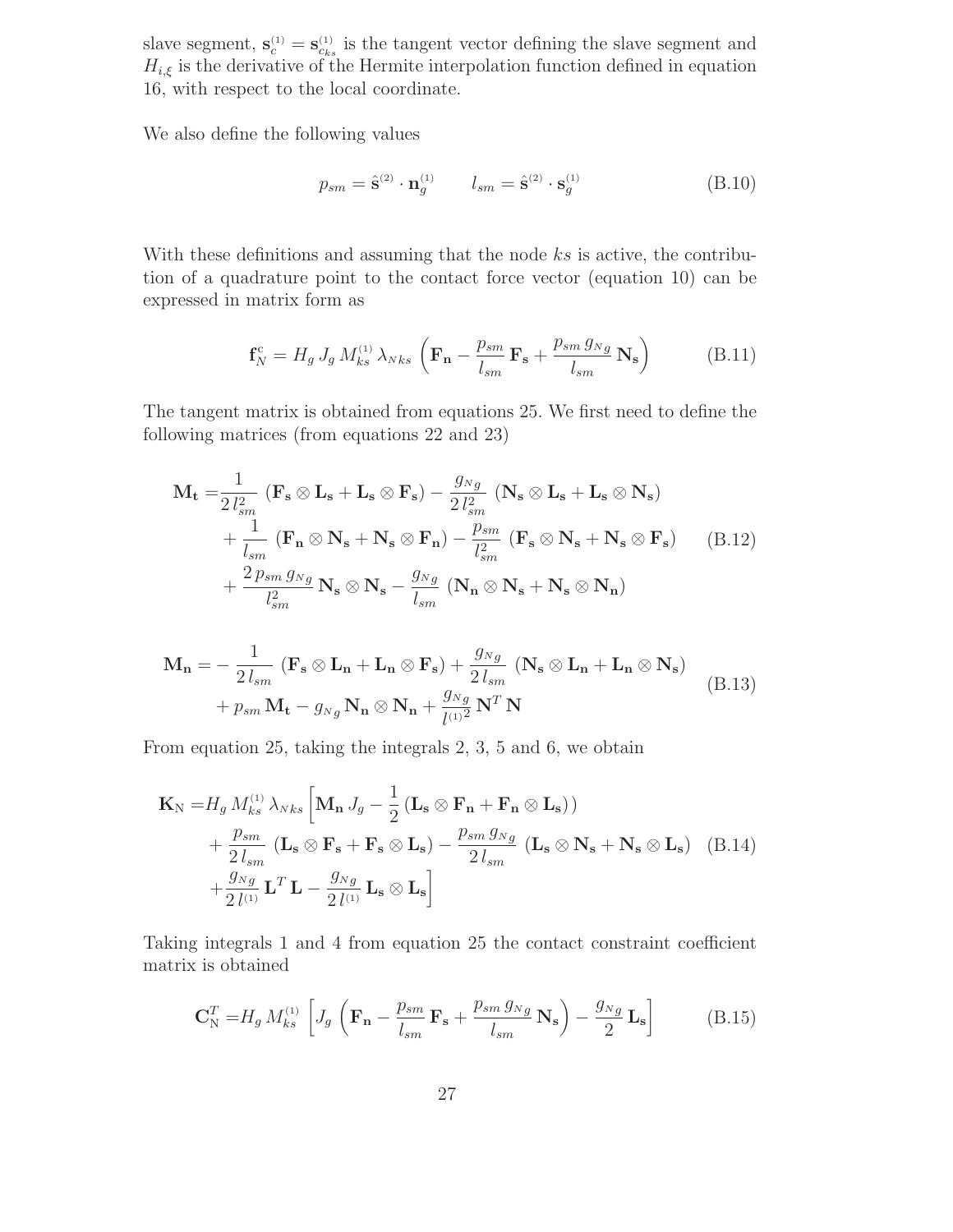## **Acknowledgement**

The authors wish to thank the financial support received from Ministerio de Ciencia y Tecnología by means of the project DPI2010-20990.

#### **References**

- [1] M.A. Puso and T. Laursen. A mortar segment-to-segment contact method for large deformation solid mechanics. *Computer Methods in Applied Mechanics and Engineering*, 193:601–629, 2004.
- [2] M.A. Puso and T. Laursen. A mortar segment-to-segment frictional contact method for large deformations. *Computer Methods in Applied Mechanics and Engineering*, 193:4891–4913, 2004.
- [3] B. Yang, T. Laursen, and X. Meng. Two dimensional mortar contact methods for large deformation frictional sliding. *International Journal for Numerical Methods in Engineering*, 62:1183–1225, 2005.
- [4] K.A. Fischer and P. Wriggers. Frictionless 2D contact formulations for finite deformations based on the mortar method. *Computational Mechanics*, 36:226– 244, 2005.
- [5] K.A. Fischer and P. Wriggers. Mortar based frictional contact formulation for higher order interpolations using the moving friction cone. *Computer Methods in Applied Mechanics and Engineering*, 195:5020–5036, 2006.
- [6] S. Hueber, A. Matei, and B. I. Wohlmuth. Efficient algorithms for problems with friction. *SIAM Journal on Scientific Computing*, 29(1):70–92, 2007.
- [7] M.A. Puso, T.A. Laursen, and J. Solberg. A segment-to-segment mortar contact method for quadratic elements and large deformations. *Computer Methods in Applied Mechanics and Engineering*, 197:555–566, 2008.
- [8] S. Hartmann and E. Ramm. A mortar based contact formulation for non-linear dynamics using dual lagrange multipliers. *Finite Elements in Analysis and Design*, 44:245–258, 2008.
- [9] A. Popp, M.W. Gee, and W.A. Wall. A finite deformation mortar contact formulation using a primal-dual active set strategy. *International Journal for Numerical Methods in Engineering*, 79:1354–1391, 2009.
- [10] A. Popp, M. Gitterle, M.W. Gee, and W.A. Wall. A dual mortar approach for 3D finite deformation contact with consistent linearization. *International Journal for Numerical Methods in Engineering*, 83:1428–1465, 2010.
- [11] M. Gitterle, A. Popp, M.W. Gee, and W.A. Wall. Finite deformation frictional mortar contact using a semi-smooth newton method with consistent